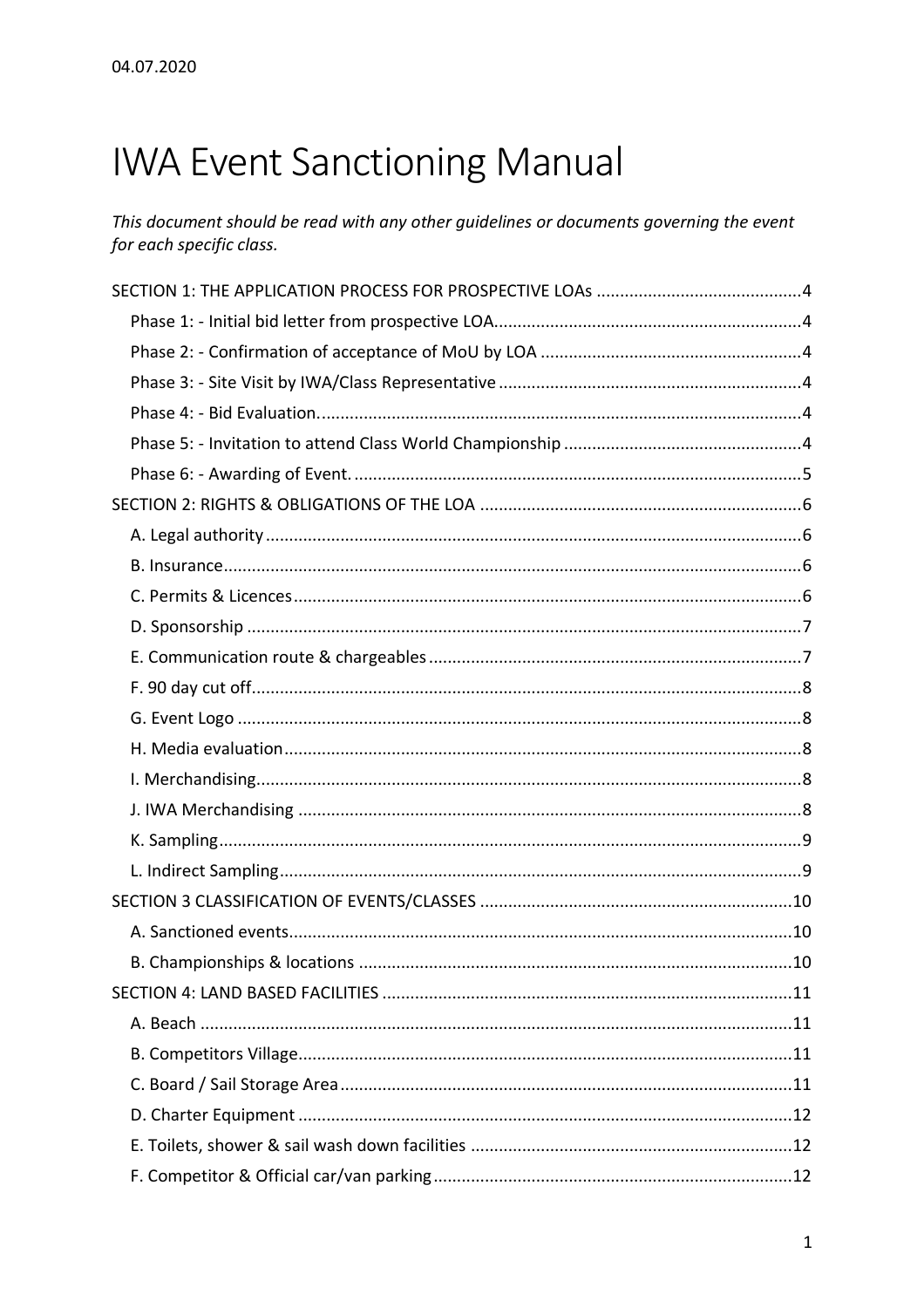| G. Equipment to carried by RC vessels, safety, press and jury boats17 |  |
|-----------------------------------------------------------------------|--|
|                                                                       |  |
|                                                                       |  |
|                                                                       |  |
|                                                                       |  |
|                                                                       |  |
|                                                                       |  |
|                                                                       |  |
|                                                                       |  |
|                                                                       |  |
|                                                                       |  |
|                                                                       |  |
|                                                                       |  |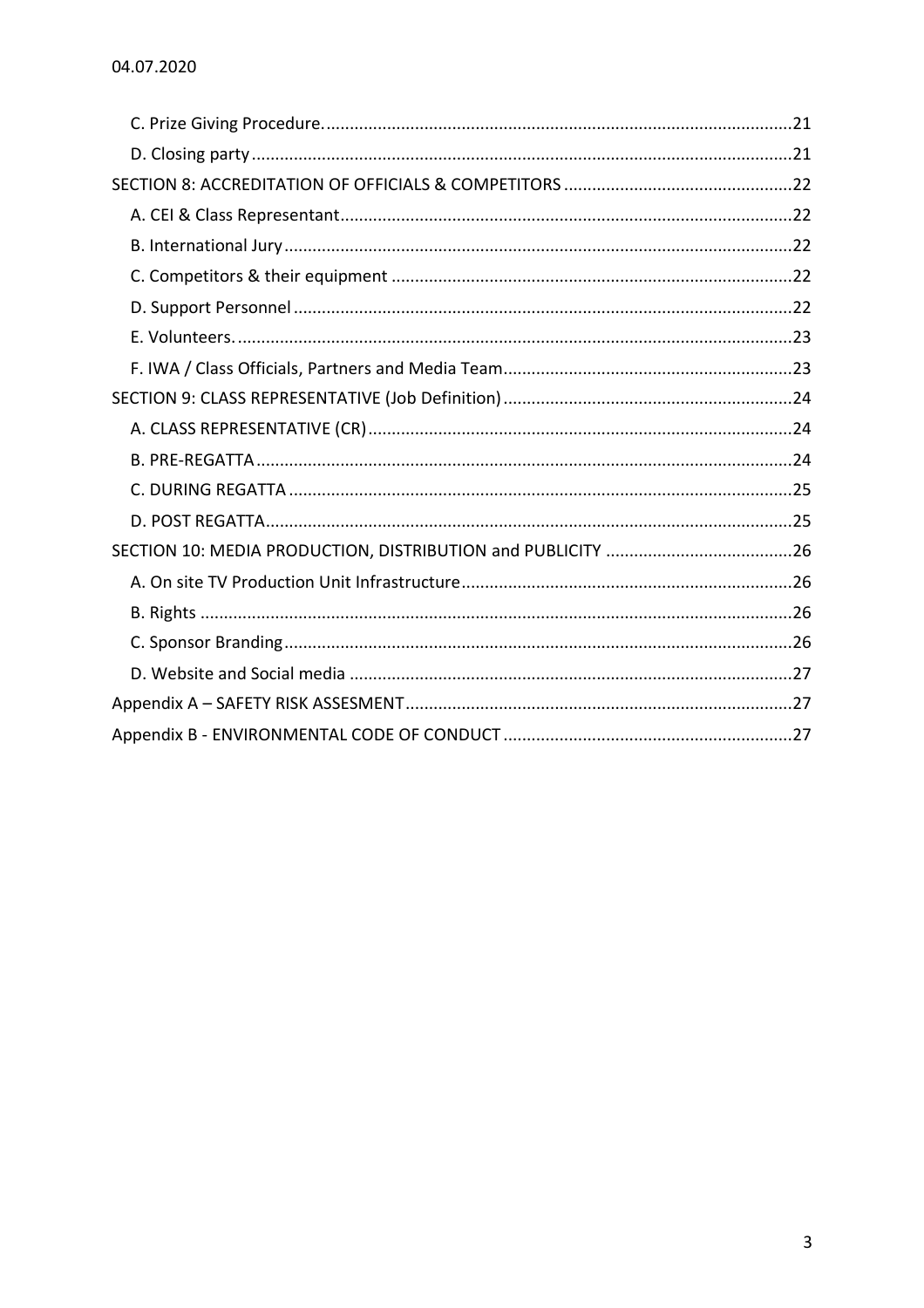# <span id="page-3-0"></span>SECTION 1: THE APPLICATION PROCESS FOR PROSPECTIVE LOAs

Organising an international regatta is a significant undertaking, which should be planned well in advance. Applications to host a sanctioned event should be received 18 months prior to the dates proposed.

# <span id="page-3-1"></span>Phase 1: - Initial bid letter from prospective LOA

Upon receiving the Initial Intention Form the IWA will check whether there is a member National Windsurfing Association in that country as well as a paid up National Class Association for the relevant discipline and advise the class concerned that they have received an outline bid. The IWA will then acknowledge the application and forward the standard MOU together with the relevant class technical criteria.

# <span id="page-3-2"></span>Phase 2: - Confirmation of acceptance of MoU by LOA

The LOA should then confirm by e-mail that it

- Accepts the terms of the MOU;
- Agrees to pitch the bid the class AGM;.
- Proposes dates for the site visit.

#### <span id="page-3-3"></span>Phase 3: - Site Visit by IWA/Class Representative

The class may request a site visit prior to awarding the event. The purpose of the site visit is to examine the facilities at the race site, hotels, camp sites, self catering apartments, examine the proposed race committee boats, see the racing area, establish communication with with the local authority, meet the LOA's Race Director and Event Chairman and run through documents governing the event in detail.

The site visit should take place well in advance of the first day of the championship. A report will be prepared and circulated to the class committee concerned for discussion.

# <span id="page-3-4"></span>Phase 4: - Bid Evaluation.

On receipt of the detailed bid by the IWA office, a report shall be prepared by the technical delegate who made the site visit giving his/her evaluation of the bid and if necessary comparing its quality with that of other bids received to host the same event. This will be passed to the Class Committee concerned for their comments and advice.

#### <span id="page-3-5"></span>Phase 5: - Invitation to attend Class World Championship

A short list of bidders will be drawn up after the evaluation process is complete. Those on the list may be invited to "Pitch" at the Class AGM.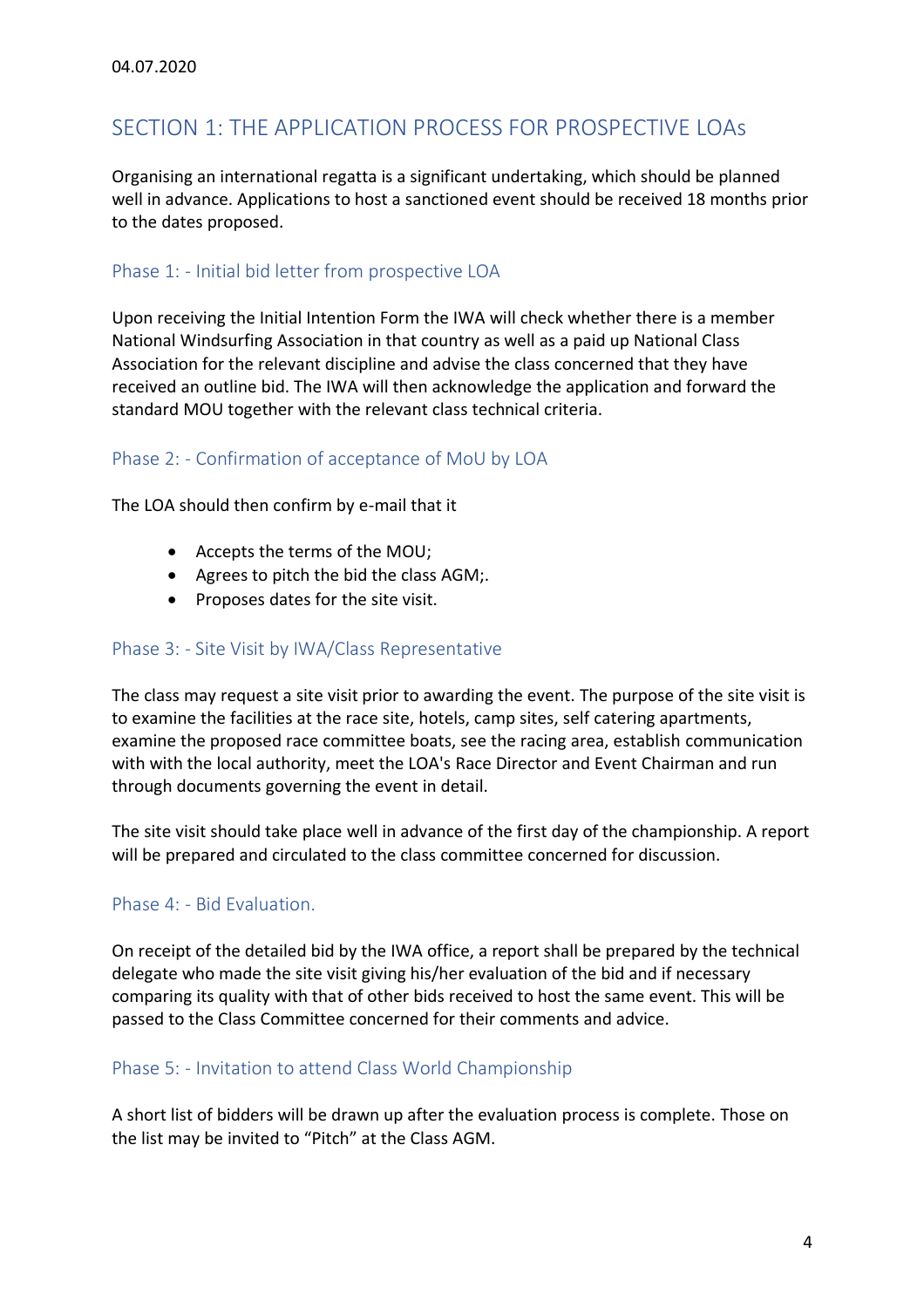# <span id="page-4-0"></span>Phase 6: - Awarding of Event.

Based on the bids and pitches made and the report of the technical delegate, the class Executive Committee or AGM will be invited to vote for the bid they most favour. The bid with the most votes is awarded the event subject to final detailed negotiations.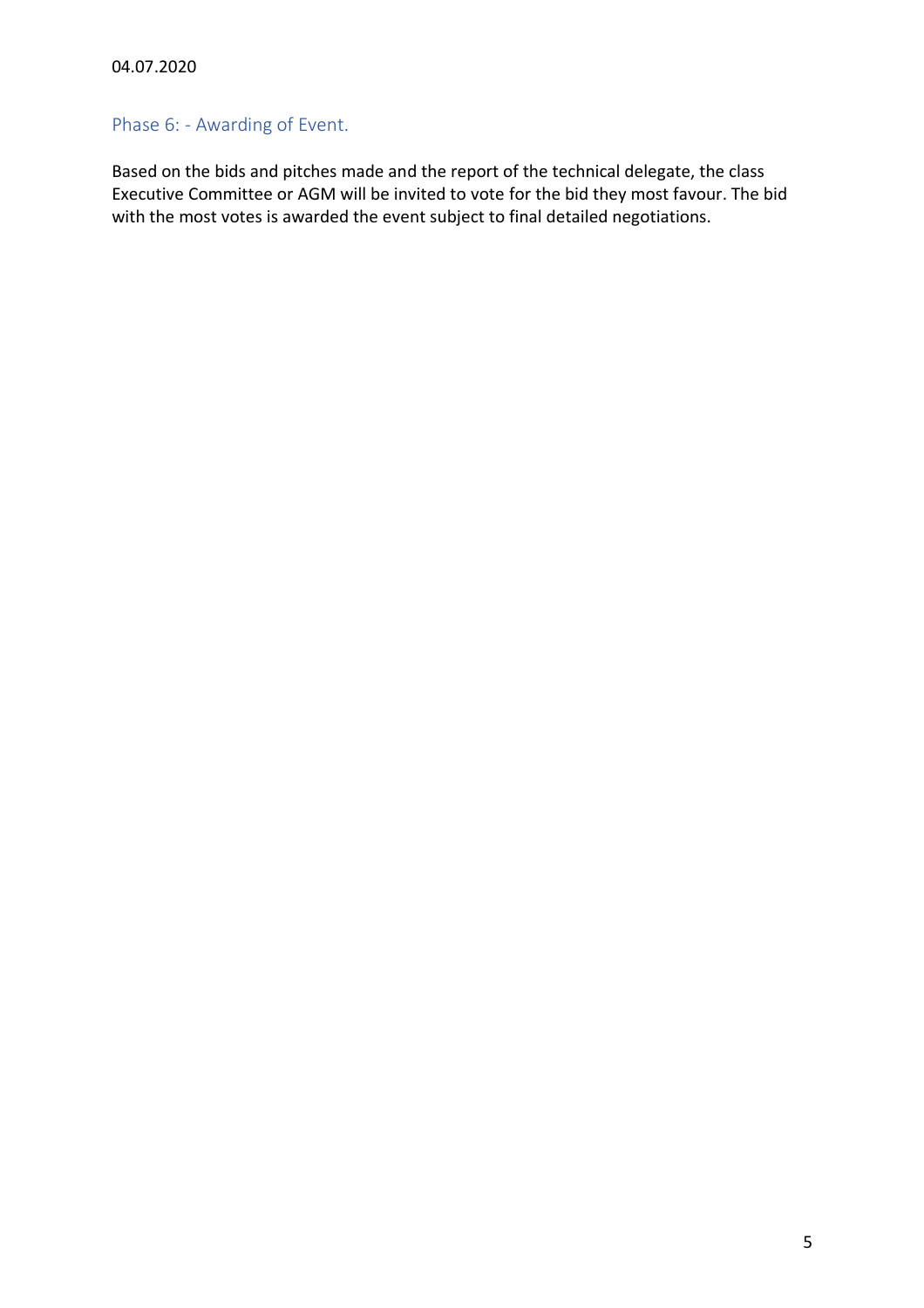# <span id="page-5-0"></span>SECTION 2: RIGHTS & OBLIGATIONS OF THE LOA

An IWA sanctioned/approved event organiser who has completed the bid process and been awarded the "Event" stipulated in the relevant Memorandum of Understanding (MoU) is granted the following rights for the period of the "Event" only:

a) Authority to contract facilities for the "Event";

b) The right to seek local/national sponsorship for the "Event" and, with the written agreement of the IWA, contract with sponsors [\(See Art D below\)](#page-6-0);

c) The right to provide merchandise for sale at the "Event" ([See Art I](#page-7-3) below);

d) The right to provide sampling opportunities at the "Event" ([See Art K](#page-8-0) below);

e) The right to raise funds, with the specific agreement of the IWA, for the "Event" by other means.

# <span id="page-5-1"></span>A. Legal authority

Any contracts, signed by the LOA, are his sole liability. The IWA is only bound by its agreement with the LOA and written confirmation of sponsorship details.

#### <span id="page-5-2"></span>B. Insurance

i. The SA, its officers, officials and sponsors shall not be responsible for any claim or loss, injury or damage arising from the staging of this regatta in whole or part.

ii. The LOA will acquire all appropriate insurance including comprehensive public liability insurance for personal injury and property damage arising out of events occurring at the event, insurance against all third party and other risks in connection with the event.

iii. It is the duty of the LOA to exercise control of the event, and to ensure all reasonable precautions are taken to maintain the safety of the people and ensure the safety of sailors at the event. The LOA will have in place an appropriate safety plan for the event based on a [Safety Risk Assessment.](#page-26-1)

iv. For the avoidance of doubt, the SA assumes no legal obligations or responsibilities for organising the event which will rest fully with the LOA.

v. The LOA shall produce, on demand, a copy of the necessary insurance certificate

vi. The LOA shall provide for 24hr security cover for the period of the event

#### <span id="page-5-3"></span>C. Permits & Licences

i. It is the LOA's sole responsibility, to obtain all necessary local permits and licences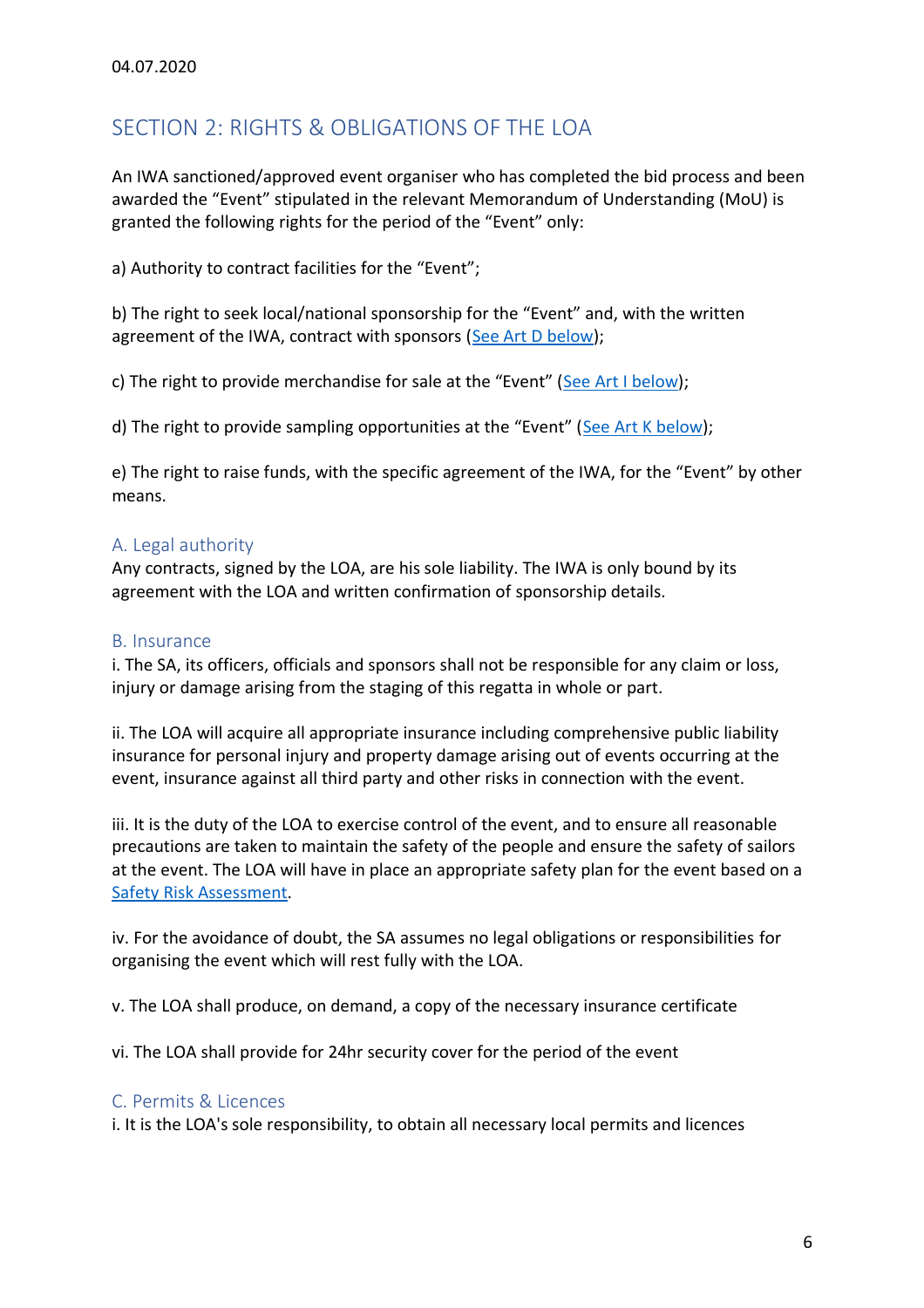ii. The LOA's shall be solely responsible, to ensure that any temporary structures meet local building regulations and have written agreement, from the necessary authorities, to erect them.

iii. The LOA shall produce all said documentation on demand.

# <span id="page-6-0"></span>D. Sponsorship

i. LOA may seek sponsorship for its "Event" under the following categories:

Title Sponsor, Associate Sponsor, Venue Sponsor

ii. The Event Organiser's sail advertising shall comply with [World Sailing Regulation 20 -](https://www.sailing.org/documents/regulations/regulations.php) the [Advertising Code.](https://www.sailing.org/documents/regulations/regulations.php)

iii. The LOA may grant official supplier status for a number of components of the event, such as:

- Airline
- Car Hire
- Fuel
- Bottled water
- Caterer
- Hotel
- Carbohydrate loaded drinks
- Communication Equipment
- Infrastructure
- Technical

iv. The LOA may contract with prospective sponsors of its "Event" provided that the IWA has agreed in writing, in advance to the individual sponsor and the relevant contract.

v. Any sponsorship not approved in writing in advance by the IWA is not legally binding on the IWA or the Class concerned.

vi. Tobacco, alcohol or any other partnership that may contradict the values of IWA classes shall now be permitted.

# <span id="page-6-1"></span>E. Communication route & chargeables

i. All communications between the IWA and local sponsors/organisations will be conducted via the LOA, unless an alternative route is specifically requested by the LOA.

ii. Day to day liaison and communication with the IWA Office shall be via E-Mail.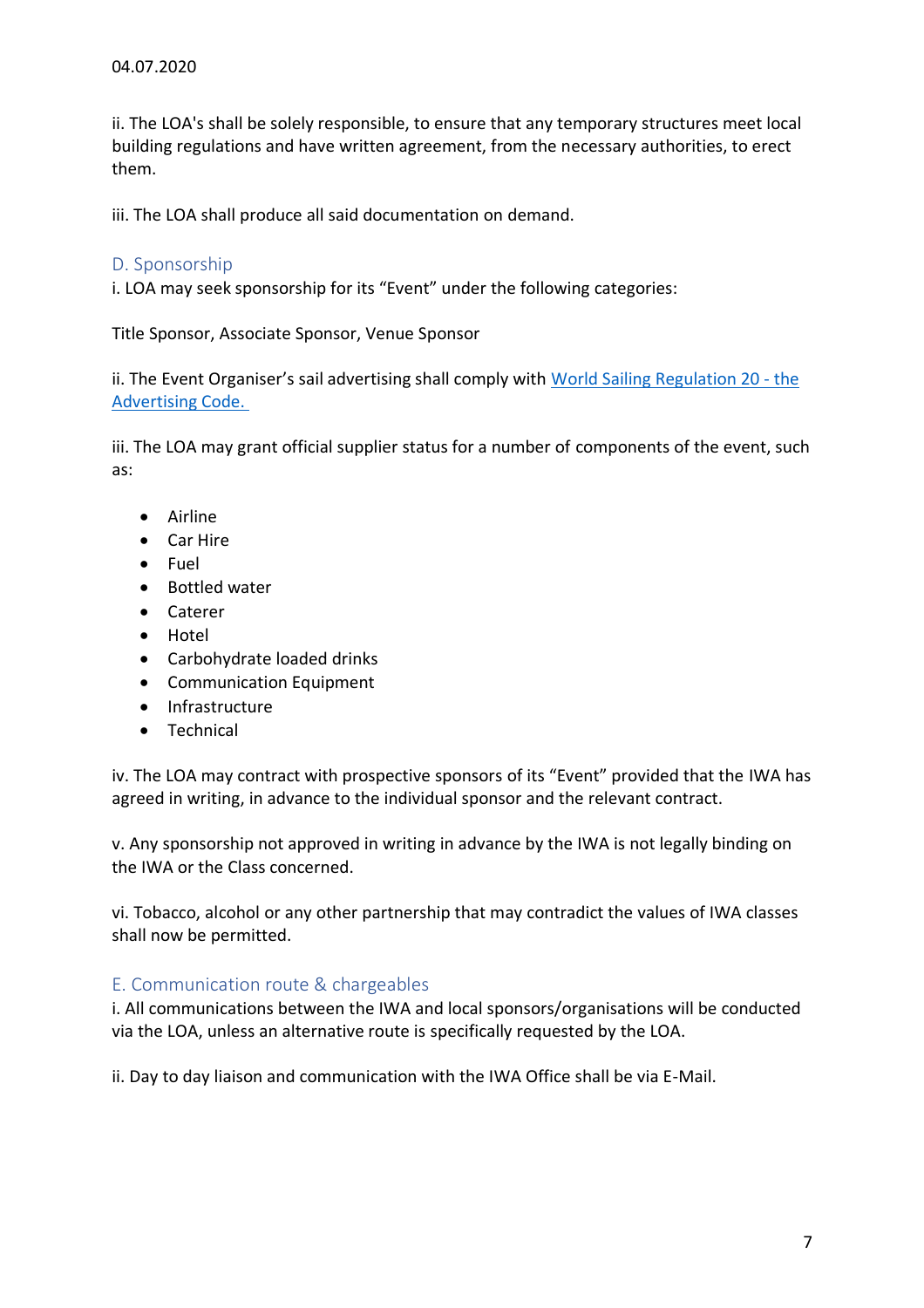# <span id="page-7-0"></span>F. 90 day cut off

In cases, where the IWA is in discussions with a sponsor, regarding any of the above categories, there will be a 90 day prior cut off point. This means that, if no agreement has been reached 90 days prior to the event, the IWA will not bring any sponsors to the event.

# <span id="page-7-1"></span>G. Event Logo

i. The LOA shall send the proposed "Event" logo (s) to the IWA for approval in advance of production & printing.

ii. The Title sponsor's logo, that of the IWA and any class involved in the "Event" shall be incorporated into the "Event" logo and be included in all printed & electronic material including posters, flyers, brochures, letterheads, race vests, official uniforms etc.

iii. Associate and Venue Sponsors logos may appear in an appropriate size relative to their financial contribution.

iv. The LOA accepts full responsibility for ensuring it has the rights to use any graphics incorporated in its event logo and used in its promotional material.

# <span id="page-7-2"></span>H. Media evaluation

i. The LOA shall send the IWA a complete set of press cuttings & copy videos generated by his local PR team.

ii. If the IWA has contracted a Communications Agency to handle International PR for the "Event", the LOA will receive a copy of the press cuttings book & copy videos, when they become available.

# <span id="page-7-3"></span>I. Merchandising.

i. Merchandising includes any form of branded product sold at the event, for example, Tshirts, sweats, towels, programmes, mugs etc... The conditions for merchandising are...

a) merchandise may be sold in the month prior to, during, and one month after the event.

b) the term merchandise applies strictly to promotional goods, i.e. goods with a retail value of less than Euro 100, on which one or more of the following appear either separately or together: the "Event" title, Event logo, sponsor's logos, event dates and/or relevant editorial. Thus, the term "merchandise" as defined in this document cannot be applied to goods of any sort with a retail value of over Euro 100

ii. LOAs or their local sponsors wishing to use the IWA or a class logo, more extensively, should contact the IWA Administration Office, in the first instance

# <span id="page-7-4"></span>J. IWA Merchandising

The IWA and the classes reserve the right to promote, advertise, market and sell their own, range of merchandise at IWA sanctioned events.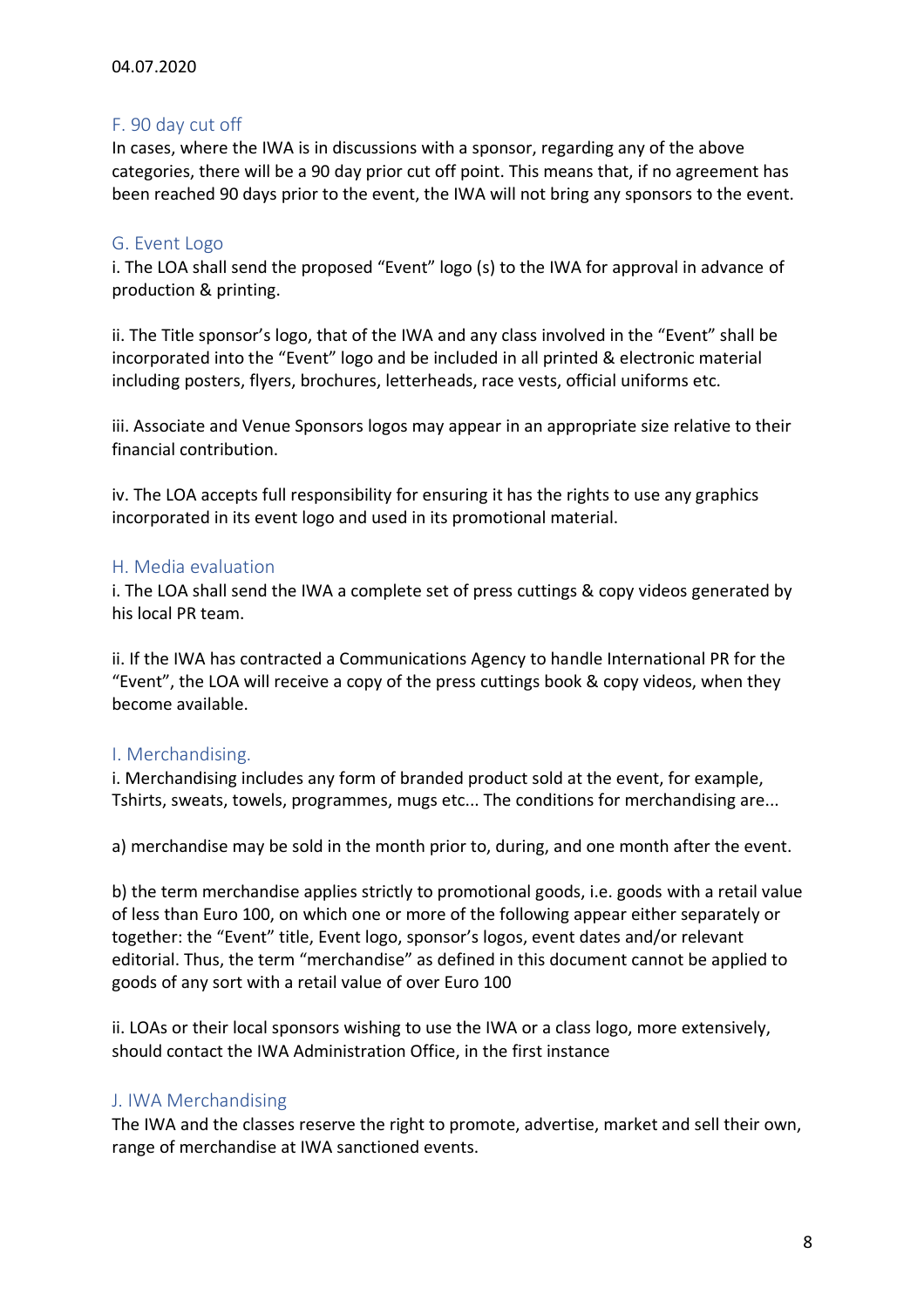# <span id="page-8-0"></span>K. Sampling

Sampling refers to the opportunities created, for a manufacturer or distributor, to offer free samples of a product to those attending events. If sampling is offered, the LOA shall advise the SA in writing of:

the number of sponsors staff involved on site in sampling. the exact nature of what is being offered

the amount of product being sampled. AND obtain the SA's agreement

# <span id="page-8-1"></span>L. Indirect Sampling

Some companies may offer support, in the form of free products for competitor packs or give-aways of branded product. This is a valuable method of adding extra value for competitors and audience. LOAs must be careful to ensure give-aways, like sampling, do not conflict with other sponsorship support of the event. Permission to distribute give-aways has to be treated like sampling and is subject to the conditions described above.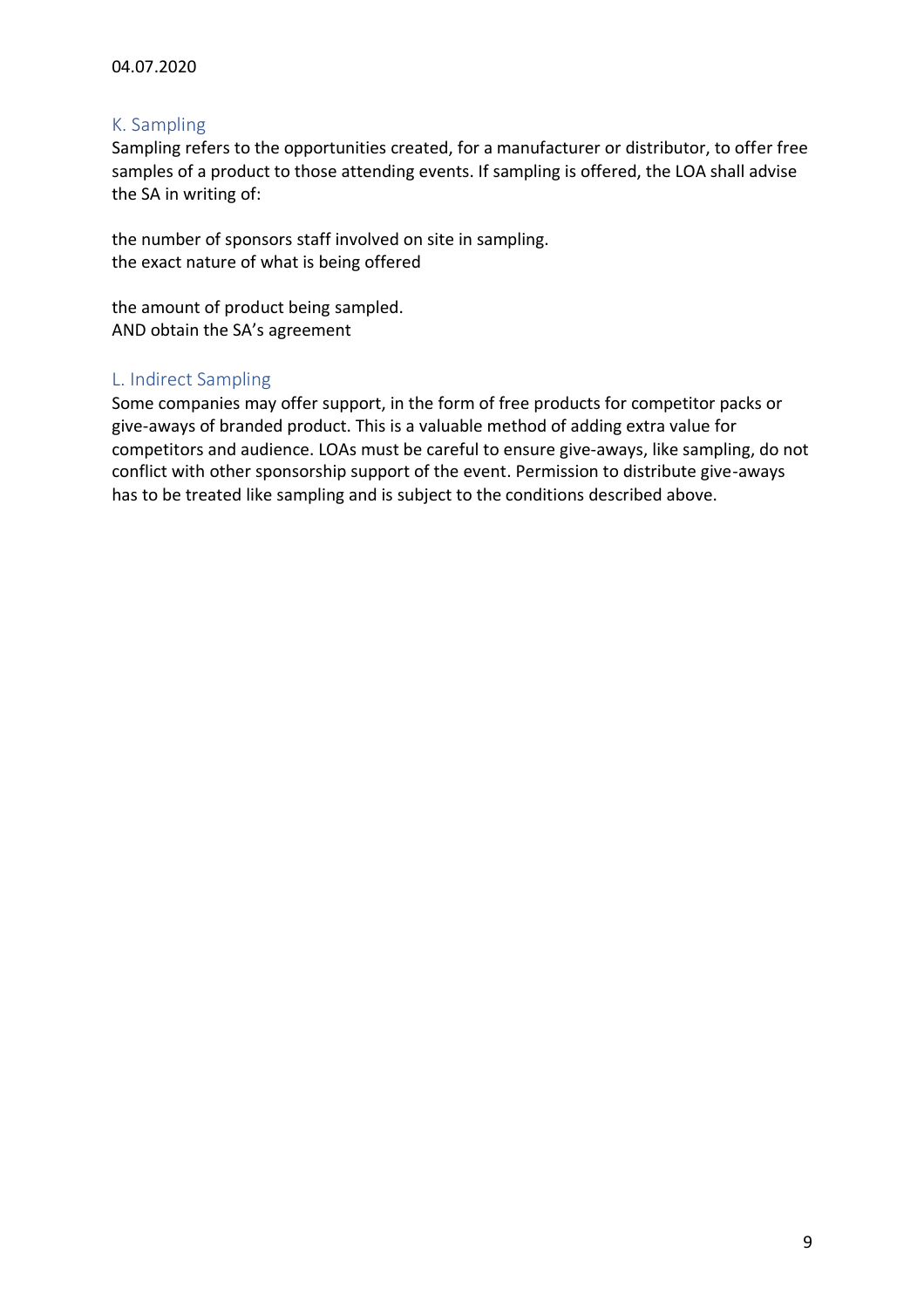# <span id="page-9-0"></span>SECTION 3 CLASSIFICATION OF EVENTS/CLASSES

# <span id="page-9-1"></span>A. Sanctioned events

i. An IWA sanctioned event is an established regatta of an international character, at which the rules of the relevant class apply; where the SA's Class Representatives are present and whose event organiser has signed an agreement with the IWA;

ii. The event may be subject to an international qualification system defined by the relevant class;

The Notice of Race and Sailing Instructions are determined by the IWA and the relevant class.

iv. The following category of event has to be "sanctioned" by the IWA:

World & Continental Championships World & Continental Tour Regatta Word/Continental qualifying event

# <span id="page-9-2"></span>B. Championships & locations

i. Depending on class policy, where possible it is advised that a World championship should not be held on the same continent (including adjacent islands) for more than three consecutive years.

ii. A bid for a World Championship will not normally be accepted until the proposed LOA has successfully run one continental championship or 3 regional championships, in succeeding years.

iii. Regional/Tour events will be awarded to LOAs who agree to abide class requirements

iv. Subject to specific class requirements a World Championship shall consist of a minimum schedule of five days of racing. There shall be an additional two days of registration & measurement. A continental Championship shall consist of a minimum of four race days.

v. One rest day may be scheduled depending on the format of the competition.

vi. The official racing rules of the WS shall govern, except as modified by the relevant Class Rules and the Sailing Instructions.

vii. If any national prescriptions are to apply, they shall first be published in the NoR.

viii. Registration fees shall be set by the class and IWA.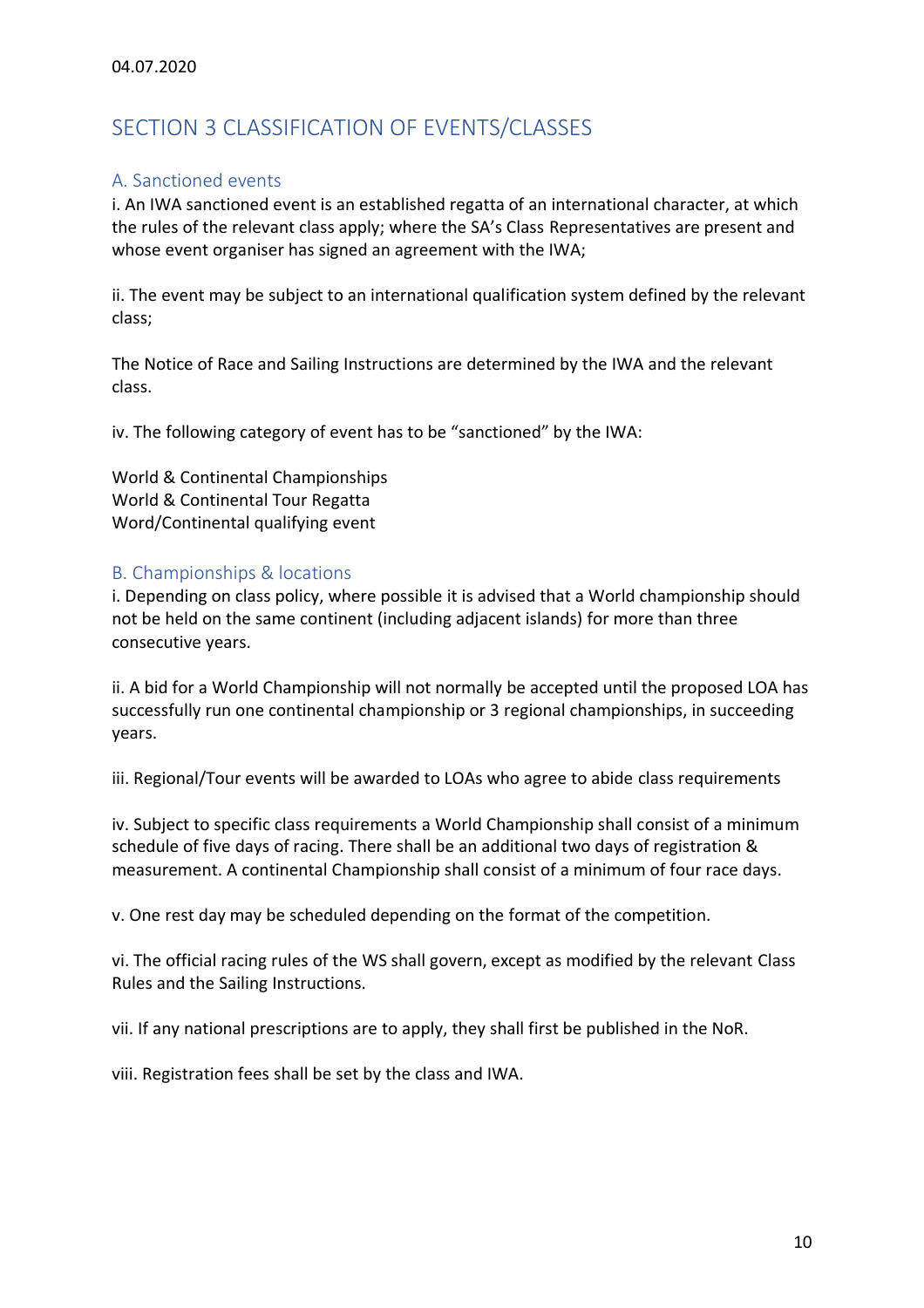# <span id="page-10-0"></span>SECTION 4: LAND BASED FACILITIES

Infrastructure to be provided by the LOA

The LOA shall provide the following facilities. These requirements may not be changed without the written consent of IWA.

# <span id="page-10-1"></span>A. Beach

i. The launching area shall be 500 meters long and must have unimpeded access to the sea.

ii. Public bathing shall be confined to a set aside buoyed area away from the launching area.

# <span id="page-10-2"></span>B. Competitors Village

i. A sufficient competitors rest area shall be provided, from which the general public are excluded. This is to be immediately adjacent to the board storage area and the beach and shall provide adequate shade & storage.

ii. Food and soft drinks shall available at reasonable cost in the village.

iii. Plenty of rubbish collection containers shall be provided within this area. These should be emptied daily.

# <span id="page-10-3"></span>C. Board / Sail Storage Area

i. Sails will be stored either fully rigged or derigged and suitably shaded from the sun.

ii. If sails are to be fully rigged EITHER

"A" frame sail storage racks shall be provided. Sails can then be stored with the boom end attached to a hook at high level with all masts lying parallel on the ground. National or sponsor team sails shall be stored together.

#### OR

If there is sufficient space, rows of nationally allocated positions for sails to lie flat on the ground secured with line to metal loops driven into the ground for the purpose can be provided. Team/groups can stack their sails together if they wish.

iii. The LOA shall provide an adequate board storage area as agreed with the SA during the site visit. This storage shall be close to the sail racks and the launching area.

iv. The board/sail storage area shall be surrounded by a perimeter fence and shall be guarded 24hrs. per day for the period of the event as advertised in the NoR as a minimum.

v. This fence can act as a windbreak if local anticipated conditions require it. Access shall be confined to registered competitors; their coaches and official event personnel only.

vi. These facilities shall be provided free of charge.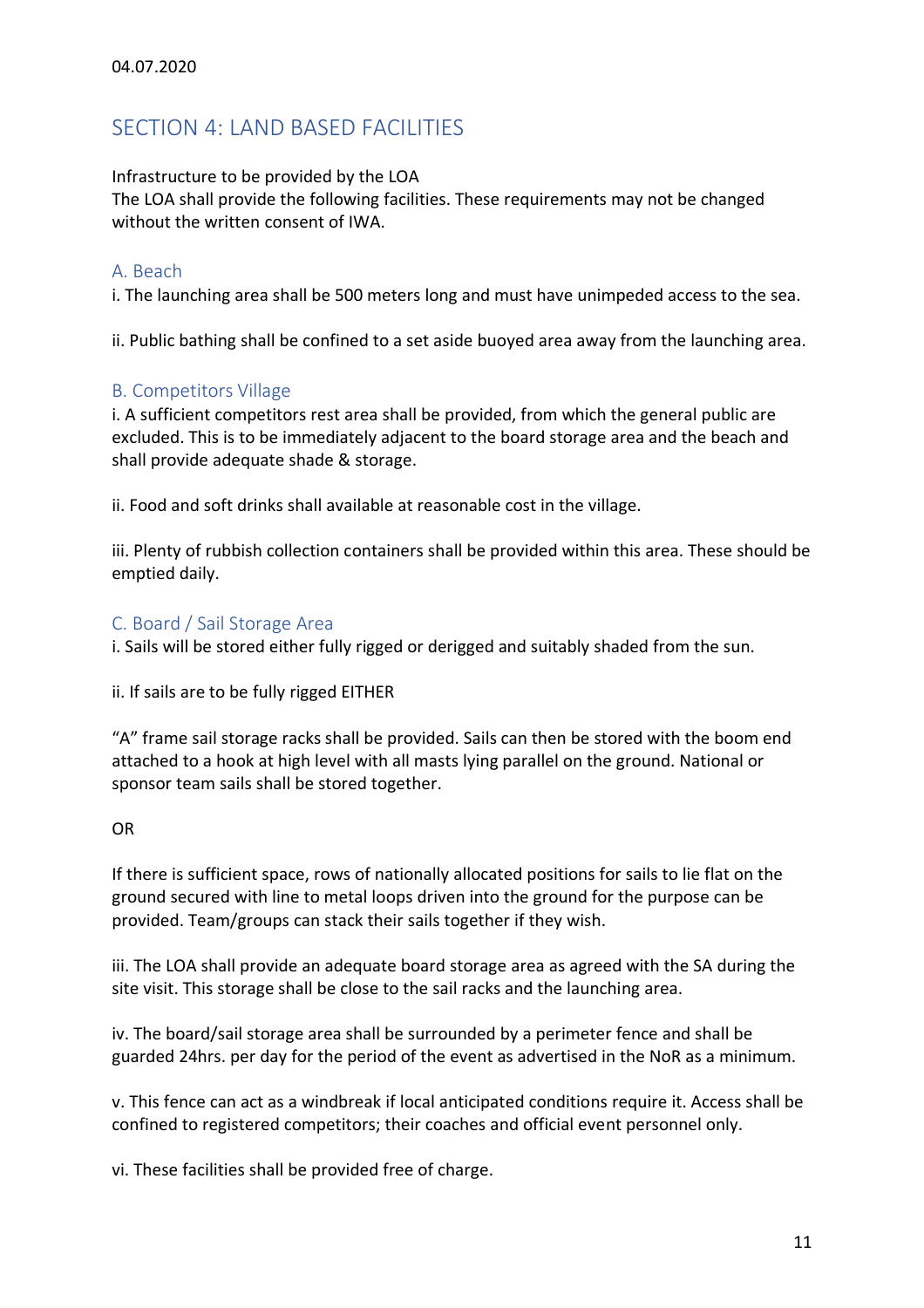vii. During the event, It is mandatory that equipment is stored in this area to enable the LOA to provide effective security.

# <span id="page-11-0"></span>D. Charter Equipment

i. Charter equipment may be provided through the IWA's industry members. Each event is approached according to its need and importance.

ii. The LOA shall provide a separate storage area to the provider(s) of charter equipment free of charge for use before, during and after the event.

# <span id="page-11-1"></span>E. Toilets, shower & sail wash down facilities

i. Sufficient Toilets/fresh water showers shall be provided for competitors.

ii. Hard standing and fresh water hoses shall be provided for the washing of sails and boards daily.

# <span id="page-11-2"></span>F. Competitor & Official car/van parking

i. Sufficient car/van parking spaces shall be provided for officials and coaches free of charge for the duration of the championship and the 5 days preceding.

# <span id="page-11-3"></span>G Jury secretary's Office

i. If sufficient in size this may be in the same area as the Jury Room.

- ii. It shall be equipped with...
	- Desk and 2 charis
	- independent Internet connection
	- filing trays
	- printer
	- base station for the PA system, which shall be supplied with a radio mike with a range to cover the race site.

# <span id="page-11-4"></span>H. Jury Room.

i. This shall be clean, dry and weather proof as well as furnished with one long table and 10 chairs.

ii. It shall include or be next to the Jury Secretary's office.

iii. Associated with it, there shall be a waiting area (shaded, warm & dry with seating) for waiting competitors.

iv. It shall be equipped with a large 2 x 2 m white board.

v. In case of some classes additional 2 Arbitration areas shall be provided with a desk and 2 chairs each. These shall be located close to the launching area.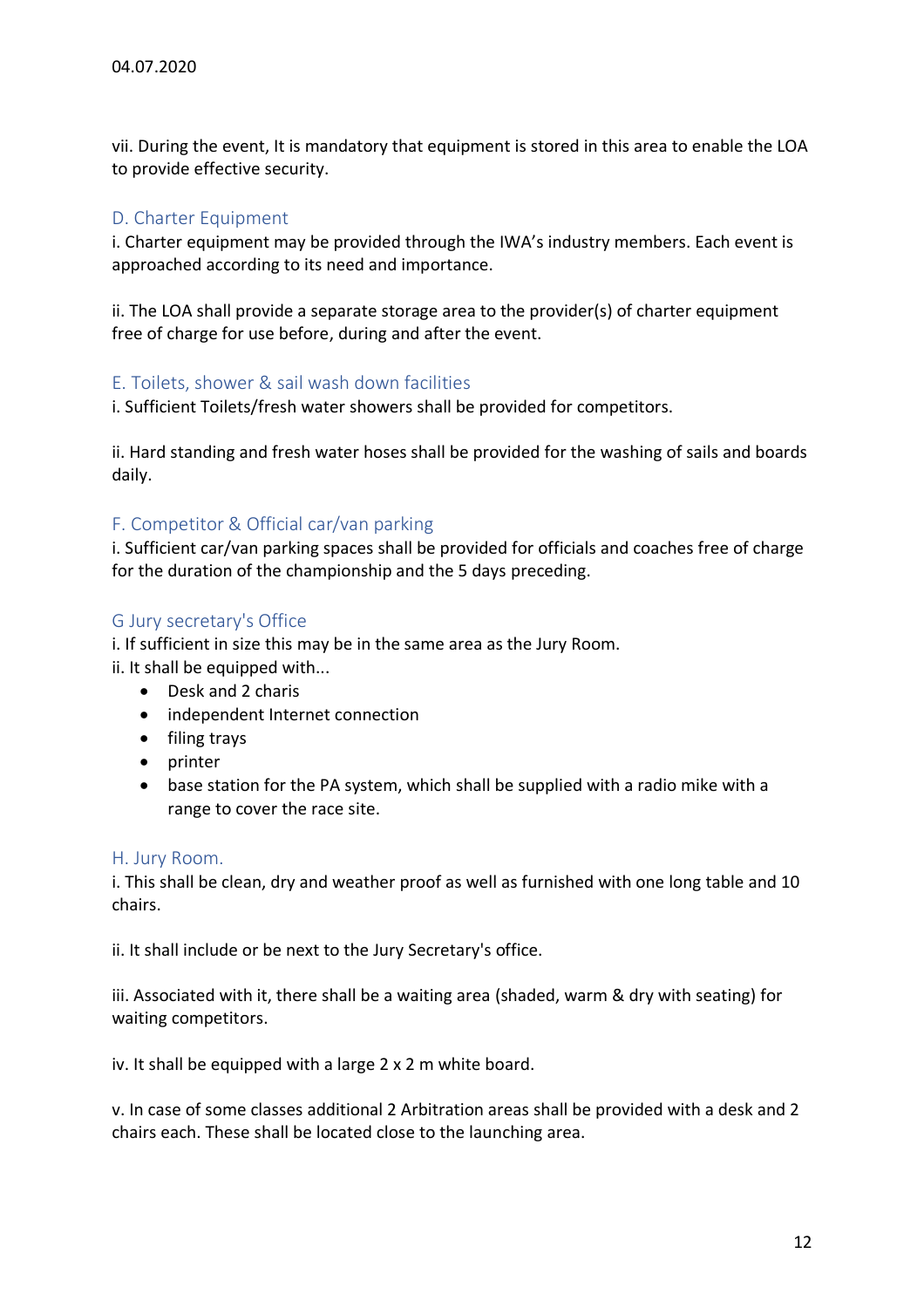#### 04.07.2020

# <span id="page-12-0"></span>I. IWA Office (see [Section 6: Communications\)](#page-3-0)

i. The IWA office shall be strictly private and out of bounds to all except authorised officials. This shall contain....

- ship to shore base stations (one per course area);
- Tables and chairs.

### <span id="page-12-1"></span>J Notice boards.

i. These shall be located close to the launching are; they shall be well lit; weather proof; notices shall be easily visible to competitors & officials;

ii. The following notice boards are required and shall be titled as such:

Official Notices 2 x 2metres Jury Notices 2 x 2metres Results 2 x 2metres Weather 1 x 2metres General 1 x 2metres

iii. It is recommended that these be spaced out over a reasonable distance so that competitors can get to the board they wish to, during busy times.

iv. Notices shall also be published online on the event website, however only the physical notice boards shall be official.

# <span id="page-12-2"></span>K. Commentary position/commentators

i. Shore based commentators are at the discretion of the organiser, unless otherwise specified by the Class. The commentators role is to keep competitors and spectators informed of the action on the water. Where possible course commentary shall be provided.

ii. They shall be knowledgeable, entertaining and informative.

iii. The commentary position can be at the beach or at another place close to public and spectators; be protected from the elements; and have space to allow interviews to be conducted.

# <span id="page-12-3"></span>L. Official flag poles

i. Official flag pole / poles for each course area shall be easily visible by competitors from the pit area, board racks, and launching beach.

ii. This shall have a cross beam to provide sufficient number of lines and be of sturdy construction.

iii. Only official flags shall be on the official flag poles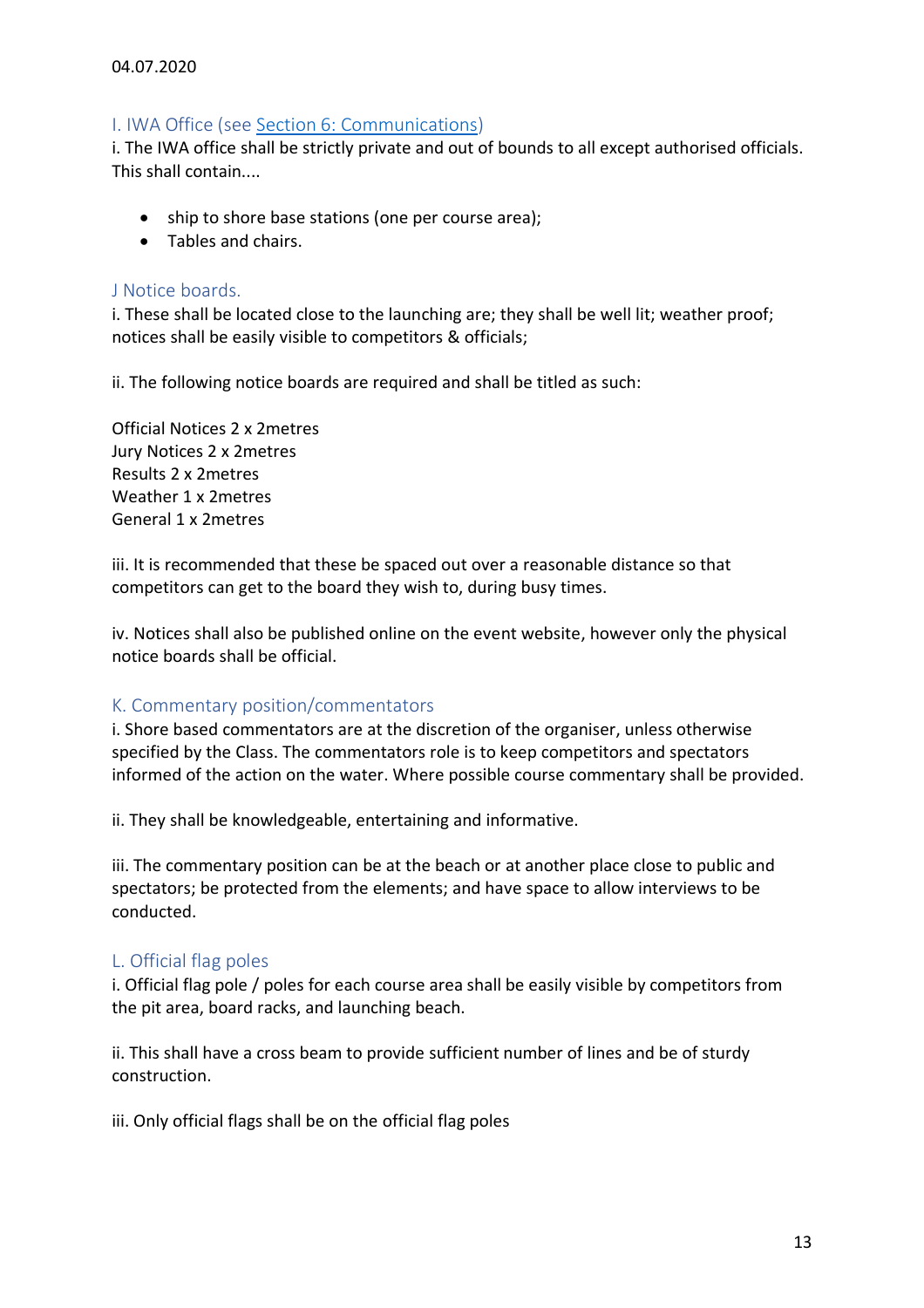### <span id="page-13-0"></span>M. Measurement Area & equipment

ii. The LOA shall provide a measurement area as agreed during the site visit.

#### <span id="page-13-1"></span>N. Regatta Secretariat

i. This is the main administration centre for the regatta and shall contain or be next to first aid facilities.

ii. It is the service centre for competitor non-technical questions

i.e. Travel arrangements, accommodation problems, payments etc.

iii. It should contain desks, chairs, computers, printers and a robust photocopier which sorts as it prints.

iv. It should be fully equipped with office consumables (pens, staplers etc) and A4 paper.

v. There shall be a clear reception point which shall be staffed by knowledgeable staff.

#### <span id="page-13-2"></span>O. Results Office

i. The location of this important facility shall be confidential and only known to key personnel.

ii. It shall be quiet, warm and dry and shall be furnished as follows...

- Long Desk & two chairs
- Stacking paper trays
- fast, independent Internet connection
- Laser printer with additional toner available at all times

#### <span id="page-13-3"></span>P. Press Office

i. It shall be warm & quietly located on site and furnished

ii. It shall be equipped with desks chairs and a reliable Internet connection

iii. It shall be available to domestic & international journalists (invited/independent) only

# <span id="page-13-4"></span>Q. TV Production Office

i. This shall be on site and be a minimum of 20 sq. metres in size.

ii. It shall be locked and independent

iii. It shall be equipped with a desk, chairs and a fast and independent Internet connection

#### <span id="page-13-5"></span>R. Hydrating.

i. Water fountains and/or waterbottle refilling stations shall be available onsite.

#### <span id="page-13-6"></span>S. Security

The LOA shall provide 24hr. security throughout the event . This shall pay special attention to the board storage area, the competitors marquee, regatta secretariat, other offices, flag poles and press & media centre.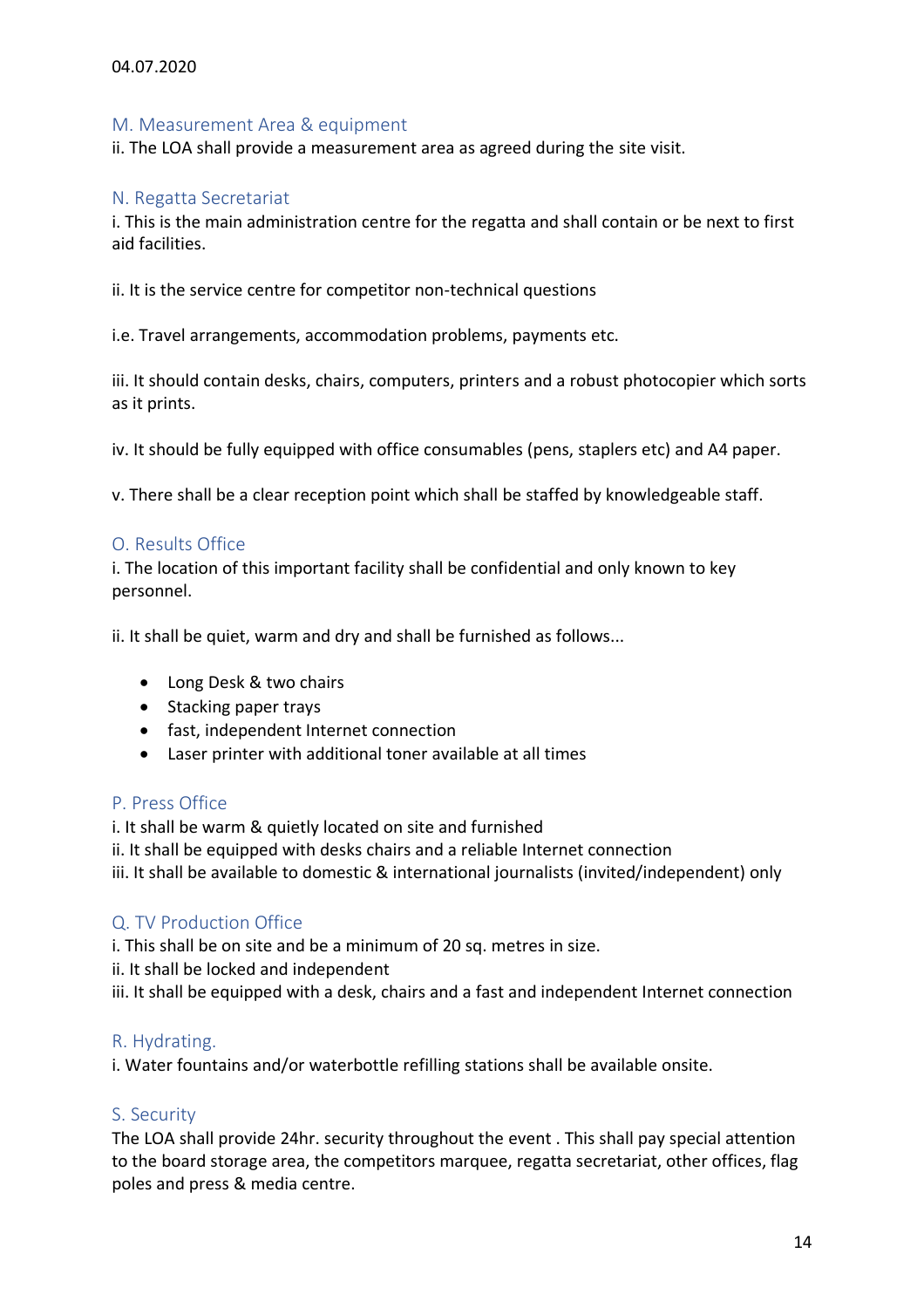# <span id="page-14-0"></span>T. Stage

A raised stage area shall be provided to hold daily prize giving ceremonies. This shall have a backdrop with sponsors logos prominently displayed

### <span id="page-14-1"></span>U. Incidentals

i. Keys

IWA personnel shall be provided with duplicate keys to the IWA Office, Jury secretary's office, Results office and Press & TV Production Offices.

iii. Signage

All of the above facilities are to be well signed except the Results office.

iv. First Aid facilities

These shall be provided and clearly sign posted and indicated on the event site plan.

v. Site Plan

A detailed site plan shall be provided including all the above facilities plus the racing areas out to sea. It shall be printed in the event programme. Large scale prints of same shall be located in the Regatta Secretariat and on the General Notice Boards.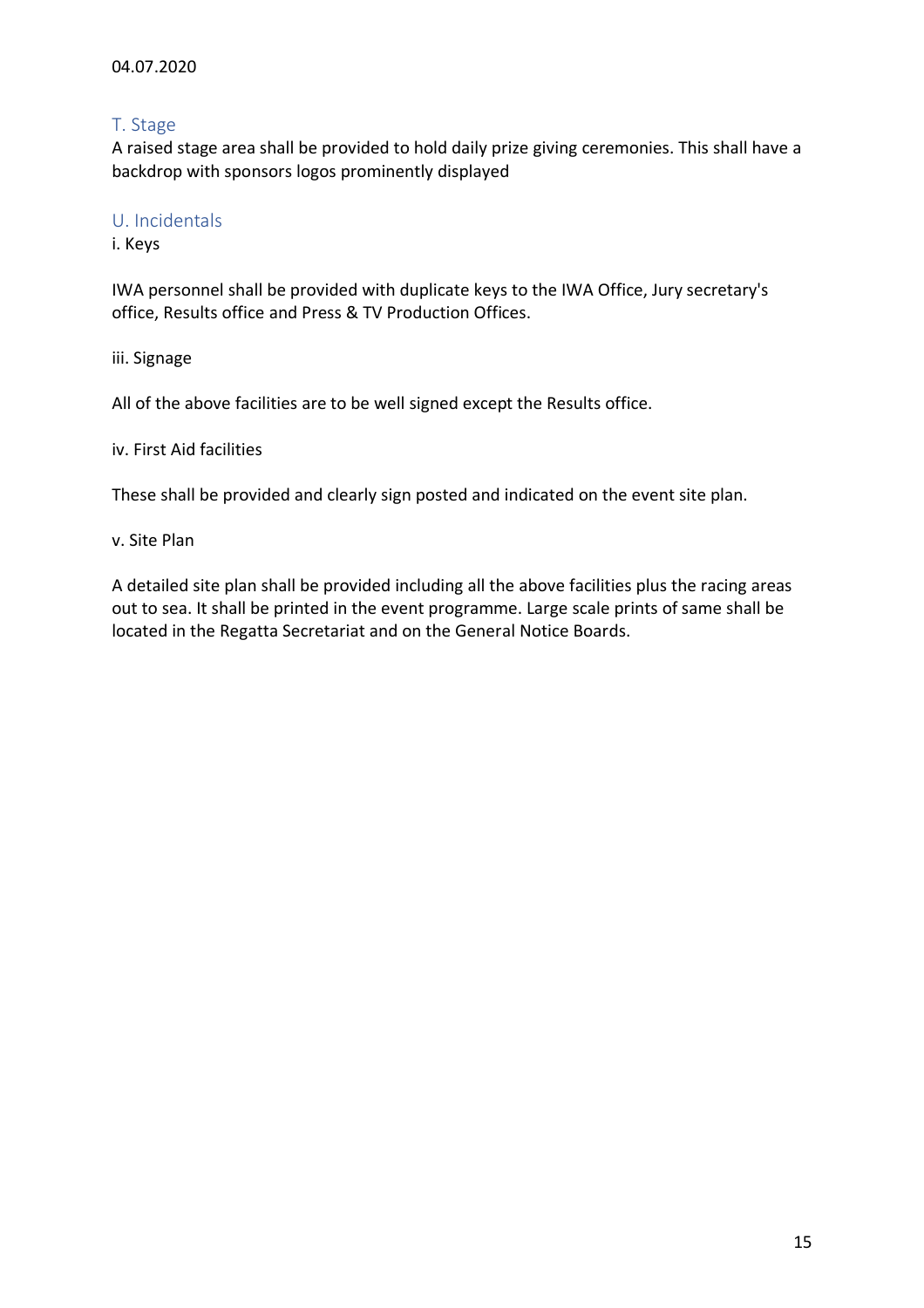# <span id="page-15-0"></span>SECTION 5: WATER BASED FACILITIES

Infrastructure to be provided by the LOA

# <span id="page-15-1"></span>A. Racing Area.

i. The open area of sea/water shall be sufficient to comfortably take one or two racing areas each with a windward leg length of 1500 metres. (See Class requirements for number of courses and courses)

ii. The area should have a small tidal range allowing courses to be set close to the regatta site, at all stages of the tide and allowing easy spectator viewing.

iii. If possible water depth shall be such that the race committee can set/alter the course without undue problem or delay to the racing schedule.

iv. The holding ground shall be such that marks will hold in 40 knots of wind.

#### <span id="page-15-2"></span>B. Wind

i. Mean wind speeds for an acceptable site shall be between 5 and 30 knots for the period of the event.

ii. The prevailing wind shall be on shore or cross shore, if wind is offshore then additional safety shall be put in place.

# <span id="page-15-3"></span>C. Marks & Ground Tackle.

i. Marks shall be 2.0 metres high and either round or tetrahedral in shape. They shall not have net covers.

ii. Port end start/finish line marks shall be buoys or committee vessels capable of carrying flags as specified in the Sailing Instructions.

<span id="page-15-4"></span>iii. All ground tackle shall be capable of holding, for prolonged periods, in 40 knots of wind. D. Port facilities.

i. A well protected harbour shall be close to the race site

ii. The LOA shall arrange for free berthing all craft associated with the regatta including coach boats.

iii. Fuelling shall be available at reasonable cost.

# <span id="page-15-5"></span>E. Race Committee Boats.

i. RC vessles shall be capable of staying anchored on station in up to 40 knots of wind, for prolonged periods.

ii. There shall be sufficient ground tackle on boards each boat to anchor in these conditions.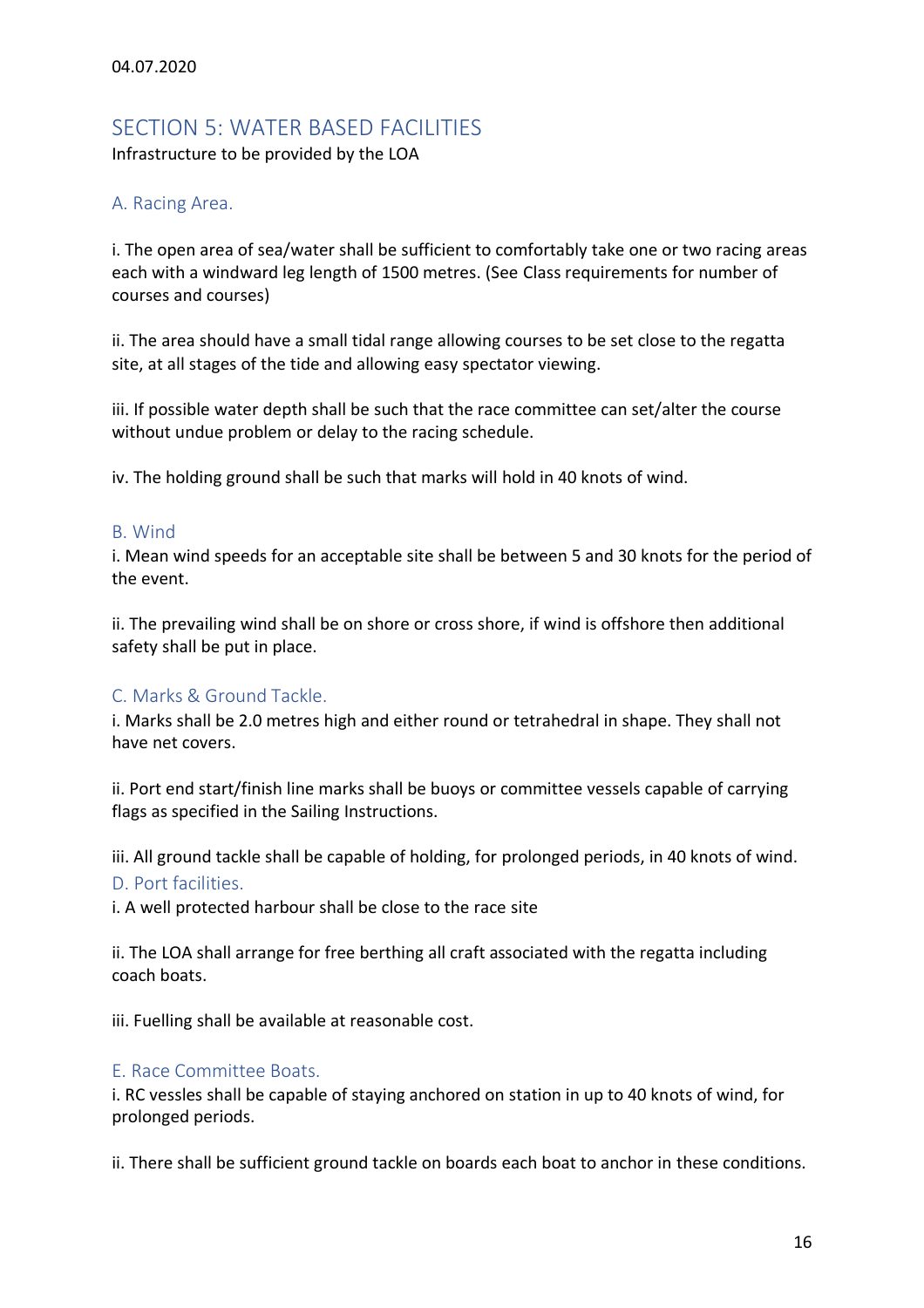iii. Each boat shall fly a flag, the designated colour of the course, to which it is attached.

iv. The following are the requirements for boats per course area...

1no. Starting vessel - Large vessel capable of carrying all flags specified in the SIs

1no. Port end start boat - rib.

3no. Mark control boats - ribs for moving marks quickly & taking mark roundings.

1no. Finishing vessel - Dry boat capable of moving quickly to reset finishing line.

<span id="page-16-0"></span>F. Flags/sound signals specified in the Sailing Instructions

i. These shall be a minimum of 400mm x 600mm in size. Class flags may be supplied by the Class.

ii. On the RC vessel, these shall be easily visible by all competitors during the starting sequence.

iii. The pin end start boat shall carry a general recall flag / sound signal.

iv. Mark Control boats shall carry IC Flags S, N, M, C plus a red rectangular panel and a green triangular panel.

Depending on target times and race formats of specific classes these requirements may differ.

# <span id="page-16-1"></span>G. Equipment to carried by RC vessels, safety, press and jury boats.

i. This list is not exhaustive and is additional to that normally carried by the skipper/owner....

- spare life jackets
- flares for use in an emergency
- first aid equipment
- bottled water
- VHF radio

# <span id="page-16-2"></span>H. Rescue/safety boats.

i. The LOA shall provide a minimum of 1 designated rescue boat with an experienced crews for every 25 competitors on the water. Crews shall be experienced in the art of rescuing windsurfers.

ii. Rescue boats shall be a minimum of 5.00 metres long and be rigid inflatables (RIBs), if possible.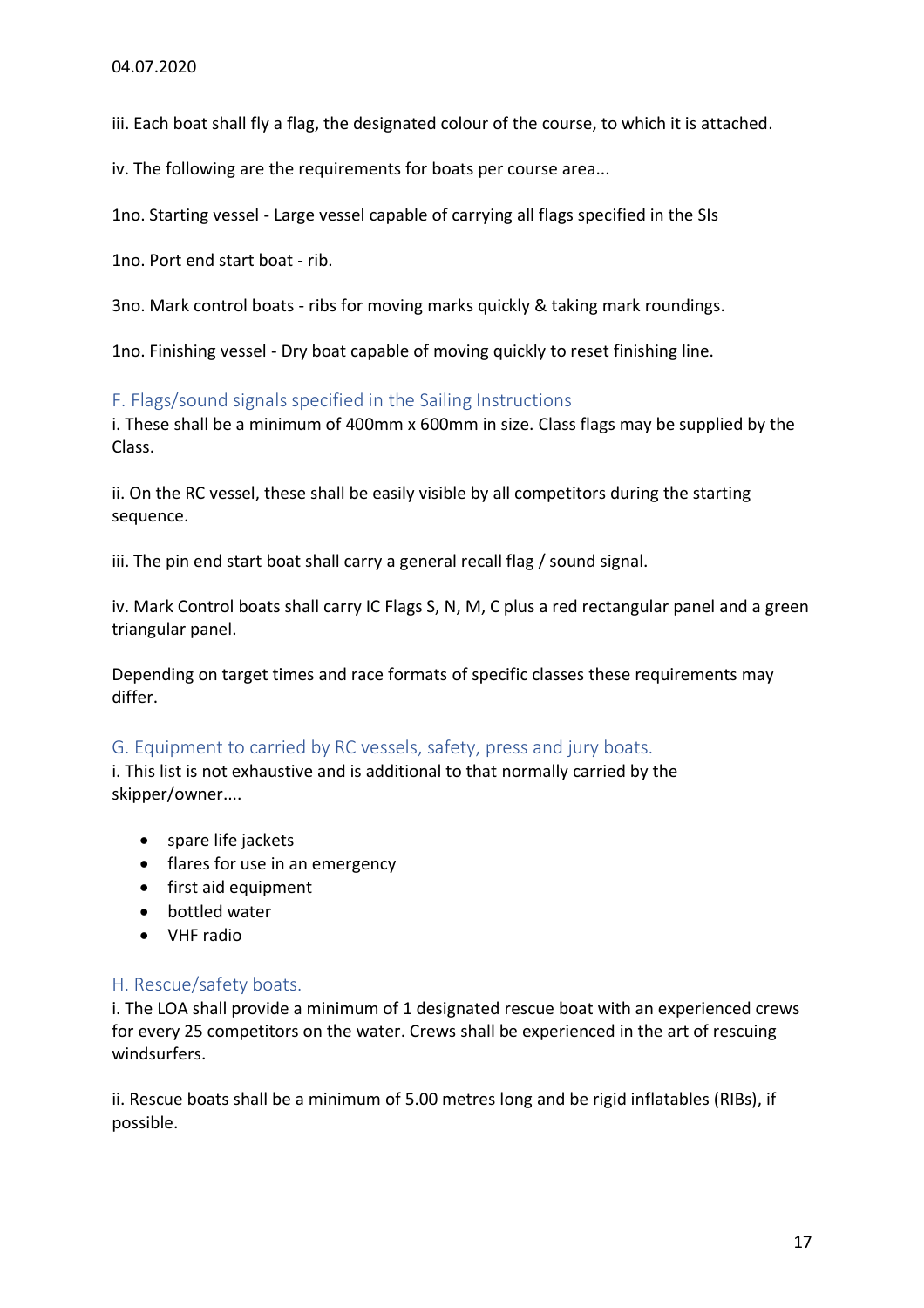iii. Unless otherwise specified in the LOA [Safety Regulations](#page-26-1) an emergency, where there are very many competitors in need of rescue, the RC vessel or finishing boat shall act as mother ships to take rescued competitors on boards whilst streaming equipment on lines astern. They shall be capable of taking large numbers of rescued competitors on boards. In this case rescue boats should return rescued competitors to mother ships rather than to the shore.

iv. Coach boats can act as rescue boats in a dire emergency but shall not be counted on until the RC abandon all racing.

# <span id="page-17-0"></span>I. International Jury boat

The LOA shall provide one dedicated rib to be at the disposal of the chairman of the International Jury.

# <span id="page-17-1"></span>J. Chief Equipment Inspector's boat

The LOA shall provide one dedicated rib to be at the disposal of the CEI, at all times.

#### <span id="page-17-2"></span>K. Coach Boats.

i. Coach boats are permitted on the water.

ii. A general coach boat(s) may be provided for coaches who cannot afford to charter their own boat. The cost of this can be shared between the coaches concerned.

iii. The LOA shall make rigid inflatables of a minimum length of 5.00 metres available for charter to coaches.

iv. Each coach boat shall carry the national flag of its charterer as specified in the Sailing Instructions.

#### <span id="page-17-3"></span>L. Press Boats.

i. Dedicated fast dry boats shall be provided that also offer a steady platform. These shall be completely under the control of the event press officer.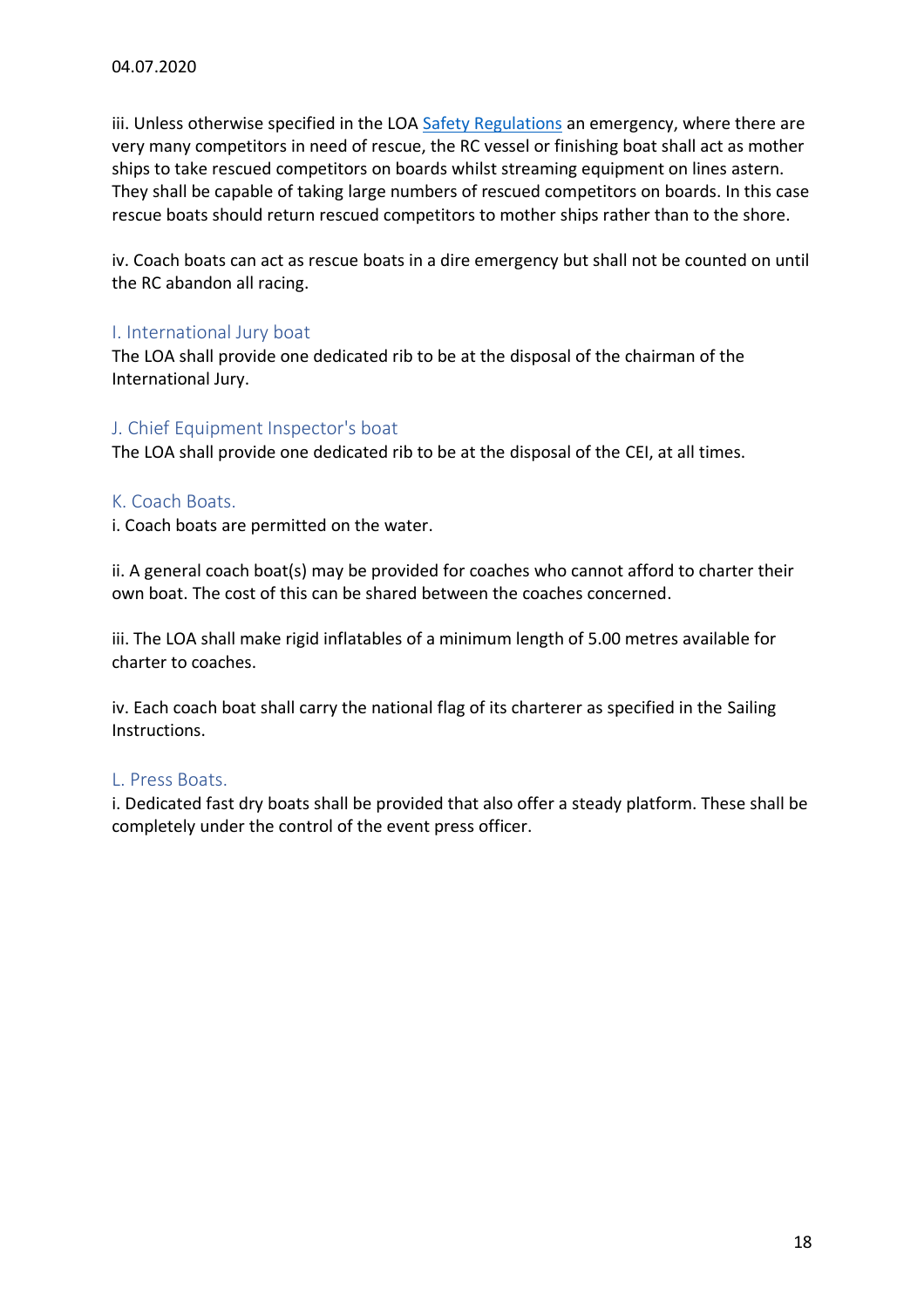# <span id="page-18-0"></span>SECTION 6: COMMUNICATIONS

### <span id="page-18-1"></span>A. PA System

i. This may play music, much as a popular continuous music radio station.

ii. The radio mike shall, automatically, be able to cut out the music for immediate announcements.

iii. Loudspeakers should be numerous to allow the system to remain audible by competitors and public alike without having to turn up the volume so that it disturbs the local population unduly.

iv. A loop should be provided through to the press room.

v. It should cover the board storage area and the competitor's village.

# <span id="page-18-2"></span>B. Office Communications

i. All offices shall be provided with a fast and independent Internet connection ii. The Class Representative, Media officer and Chairman of the Jury shall be provided with a data SIM card, to be charged if data runs out.

iii. Internal communication shall be made through a group messaging system ie. WhatsApp

### <span id="page-18-3"></span>C. Radio Call Signs/Telephone numbers.

i. Each key official or named shore based office shall be supplied with a list of phone numbers of essential Staff.

ii. The LOA shall ensure that race committee, rescue, press, jury and CEI's boats carry ship to shore radios.

iii. Each course area shall have a separate channel.

iv. A 3rd channel shall be provided for the safety boats use.

v. All necessary permits shall be provided by the LOA to allow IWA / class officials to operate said radios.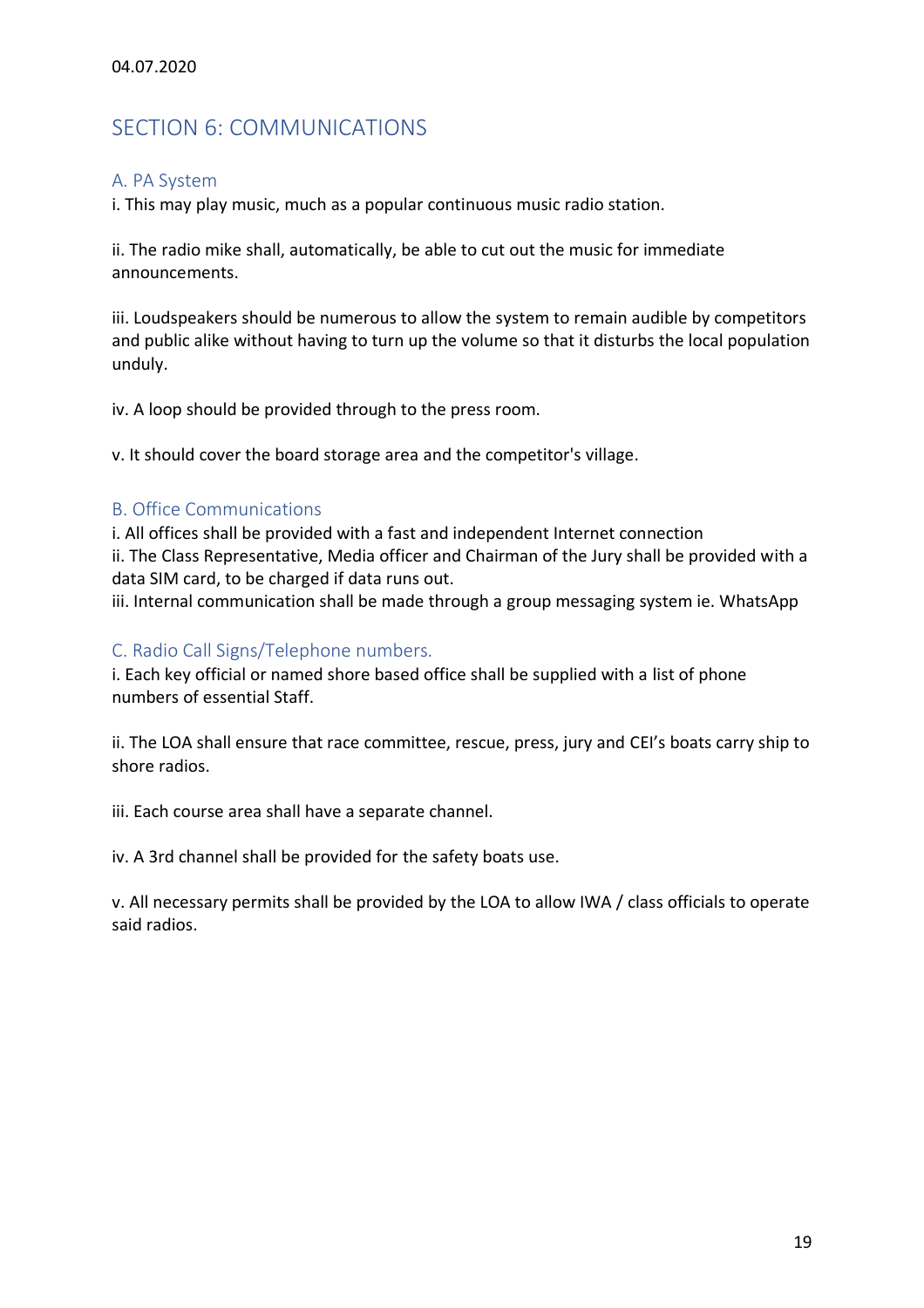# <span id="page-19-0"></span>SECTION 7: CEREMONIES

# <span id="page-19-1"></span>A.Opening Ceremony & Welcoming Party

#### **Outline**

i. The opening ceremony must be a dignified occasion befitting the opening of a major Championship.

ii. Teams may process carrying Flags or national names.

iii. Facilities for sponsors, TV, press, officials guests and spectators are required.

iv. A flag hoisting ceremony may be incorporated into the proceedings. This shall involve the following flags only:

- Host Nation
- Host Club
- Title Sponsor

vi. Speeches shall be kept short. The following shall be asked to speak

- Organising Committee Representative
- Host National Authority
- Host Regional Authority
- IWA/Class representative
- Title Sponsor

vi. The formal opening ceremony shall be separated from the following welcoming party.

vii. Competitors shall serve themselves from the food buffet.

viii. Food etc shall be served "restaurant style" to key guests of the organising committee including...

Regatta officials and their guests (Jury, Measurers, IWA personnel, RC) Key facilitators & sponsors

ix. The welcoming party shall be free to competitors, class officials, coaches etc.. Friends/Family members of competitors may attend the party but shall buy an admission ticket.

# <span id="page-19-2"></span>B. Prize Giving & Closing Ceremony

#### **Outline**

i. The closing ceremony shall a dignified occasion, enabling all competitors, coaches, team leaders, VIPs, invited guests, officials, sponsors, press, TV and others to be involved. The ceremony should take place in the early evening and all medal winners shall be in their national team clothing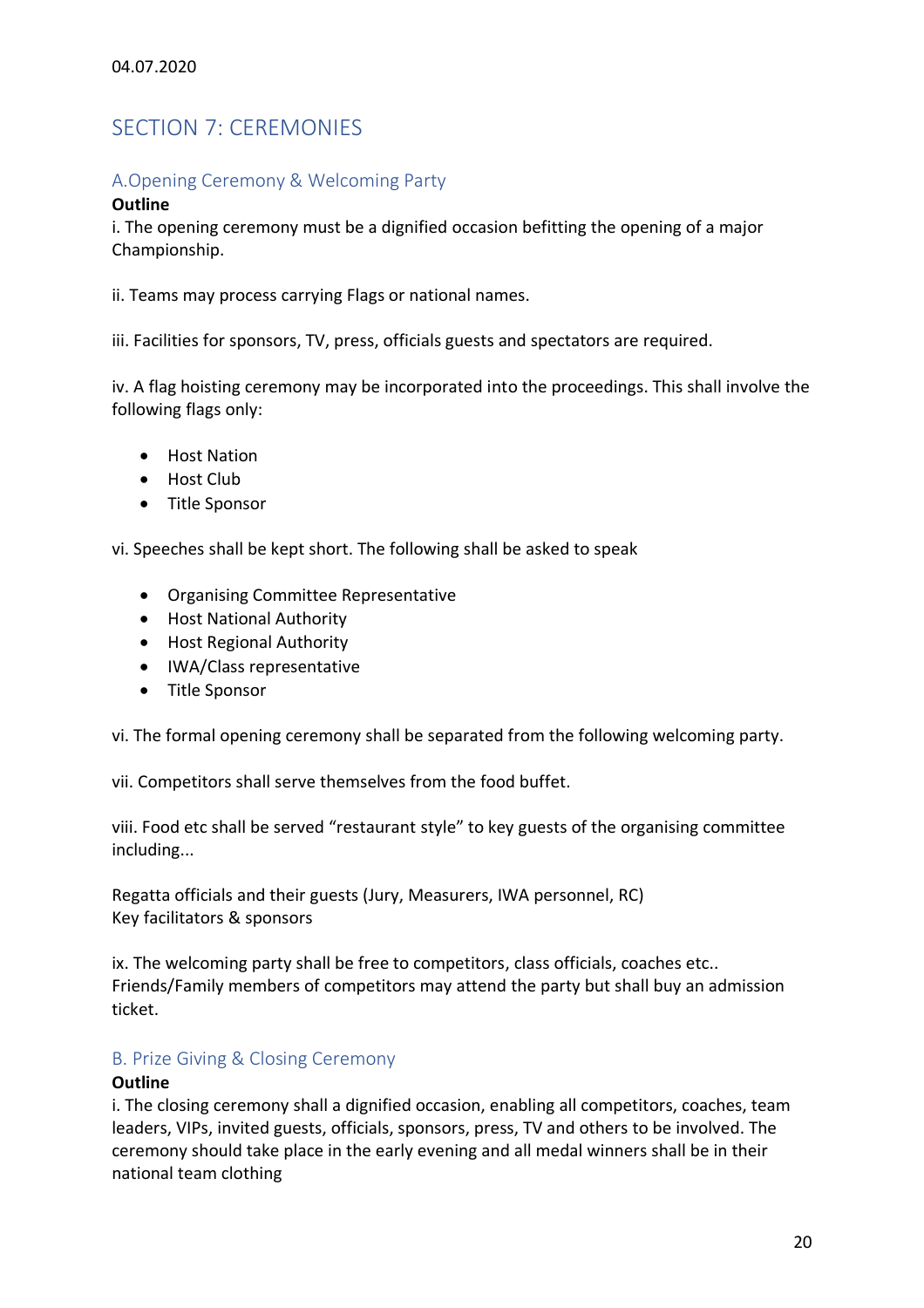ii. A closing banquet/BBQ/ buffet shall be arranged for later the same evening in an informal atmosphere. The two events shall be clearly separated.

iii. The first ceremony shall be for overall medal winners to be presented by the title sponsors and to the press in a sober and professional manner as it is an official affair.

iv. The second event will be high spirited and shall be held in a marquee or similar area where decorations are not of importance and is for the benefit of the competitors and their supporters. Music and entertainment shall be laid on.

# <span id="page-20-0"></span>C. Prize Giving Procedure.

i. The following may be invited to make a short speech.....

- Title Sponsor's representative
- Chairman of the Organising Committee
- IWA/Class Representative
- Local VIP

ii. The prize giving shall then follow with the major medals awarded in reverse order.

iv. After each group is formed on stage they shall take a bow together and may be asked to stay back at the end of the ceremonies for further photographs and interviews with the press.

v. Having finished the official ceremony, the assembled company shall be asked to move off to the 'closing banquet'.

# <span id="page-20-1"></span>D. Closing party

i. Food shall be served immediately. A pay bar may be available.

ii. Depending on the Class involved music and entertainment may continue until the early morning!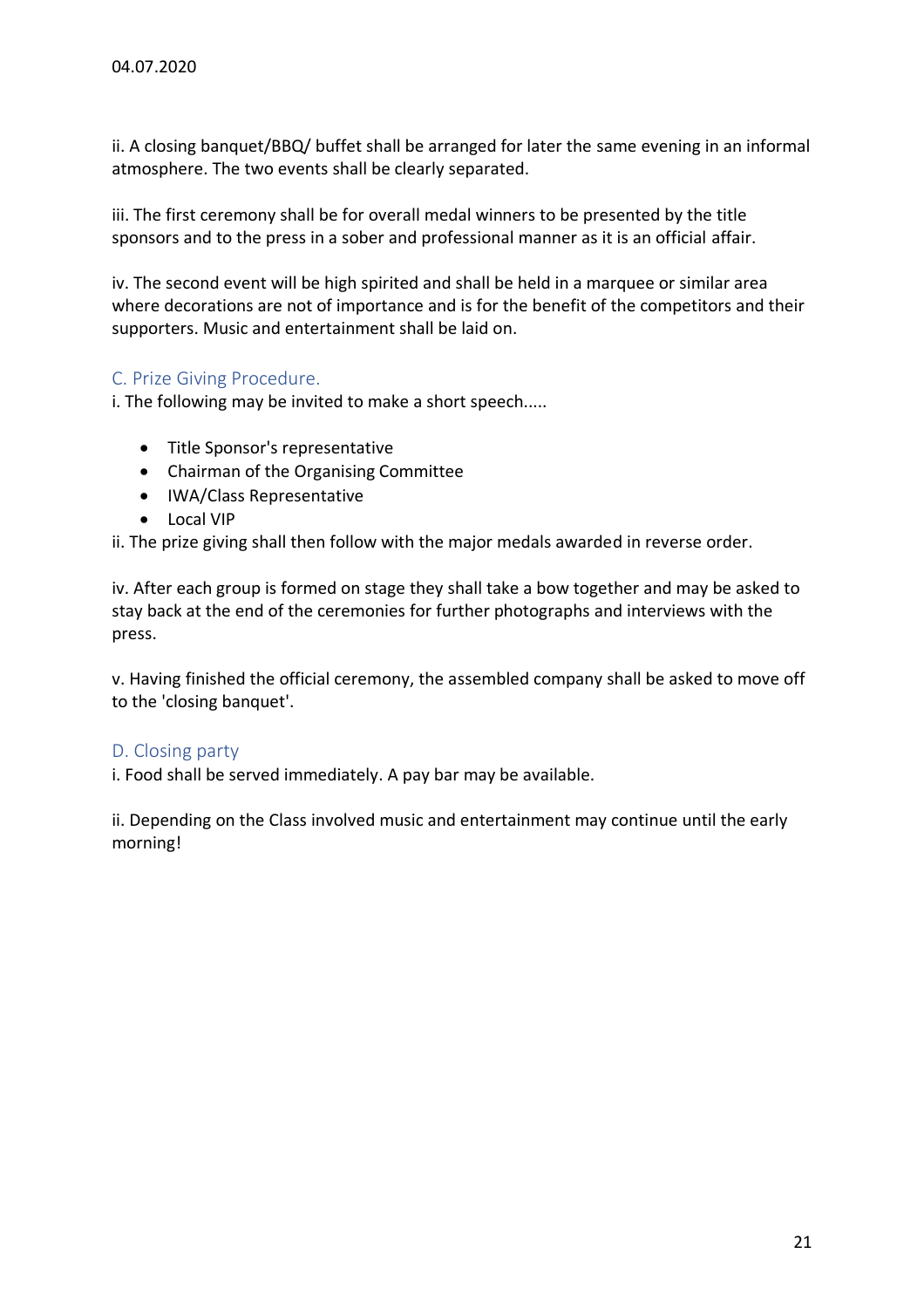# <span id="page-21-0"></span>SECTION 8: ACCREDITATION OF OFFICIALS & COMPETITORS

# <span id="page-21-1"></span>A. CEI & Class Representant

i. The CEI for the event shall be nominated by the IWA/Class. He will measure the equipment on registration according to the class rules.

ii. The Class Representative is there to assist on any class matters

iii. They shall receive at accreditation, or prior:

- Free airfares/transfers to & from their place of residence only.
- Free accommodation in a 3-star hotel
- Daily subsistence or daily allowance for meals to be paid on arrival
- Free entry to all official functions
- Free transport to/from the race site & harbour under their direct control

# <span id="page-21-2"></span>B. International Jury

i. This shall be constituted according to the World Sailing Rules.

ii. Jury members shall receive at accreditation, or prior:

- Free airfares/transfers to & from their place of residence only.
- Free accommodation in a 3-star hotel
- Daily subsistence allowance for their stay to be paid on arrival
- Free entry to all official functions
- Free transport to/from the race site & harbour under their direct control

iii. They shall be accredited at a convenient moment.

# <span id="page-21-3"></span>C. Competitors & their equipment

i. All equipment to be used by a competitor during the regatta shall be presented for measurement prior and/or during registration; said equipment shall be scheduled for inspection by the CEI. Equipment shall be checked and approved before racing commences.

ii. In return for their entry fees, competitors shall receive the following at check-in:

- Tickets to enable free entry to all social events.
- Event Programme (may be electronical)
- Event T-shirt
- 'Goody bag' containing free give-aways.

#### <span id="page-21-4"></span>D. Support Personnel

i. Support Personnel is any professional person employed to train/support at least one competitor during the event. They may be mandated by their MNA or privately employed.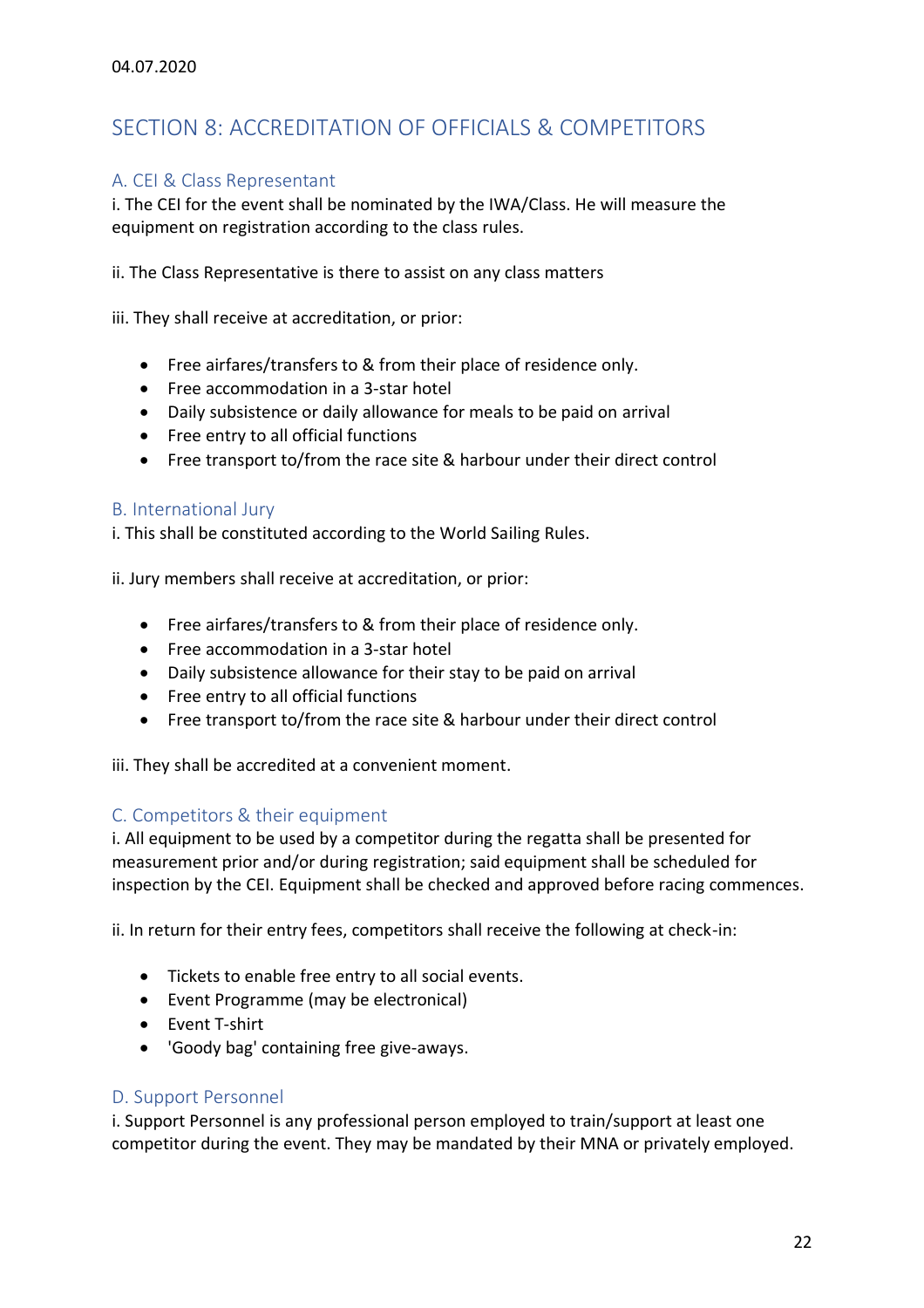ii. Support Personnel shall register at the secretariat on arrival and shall be given the same services as competitors.

iii. The LOA shall facilitate coach boat launching and recovery; provide free berthing; and advise where fuel can be bought close to the berth.

iv. Support Personnel have access to the board storage area.

v. Support Personnel shall conform with the prescriptions of the Sailing Instructions and the instructions of the LOA.

vi. When at sea, Support Personnel shall keep clear of the course area(s) specified in the Sailing Instructions.

vii. They shall take part in any search and rescue operation without favour to any particular sailors according to the quality of their boats and the weather/sea conditions.

viii. They shall be accredited at a convenient moment.

### <span id="page-22-0"></span>E. Volunteers.

i. No event could be run successfully without a small army of volunteers. They are very special people who are sometimes required to work long hours with little in return, except job satisfaction and it is suggested they receive at least:

Tickets to enable free entry to all social events. Event T-shirt 'Goody bag' containing free give-aways.

ii. They shall be accredited at a convenient moment.

# <span id="page-22-1"></span>F. IWA / Class Officials, Partners and Media Team

Depending on contract requirements for each Class additional personnel designated IWA / Class Officials shall receive the following at accreditation:

- Tickets to enable free entry to all social events.
- Event Programme (may be electronical)
- Free airfare
- Free hotel
- Daily subsistence or daily allowance for meals to be paid on arrival
- Free use of a van/car
- Event T-shirt
- 'Goody bag' containing free give-aways.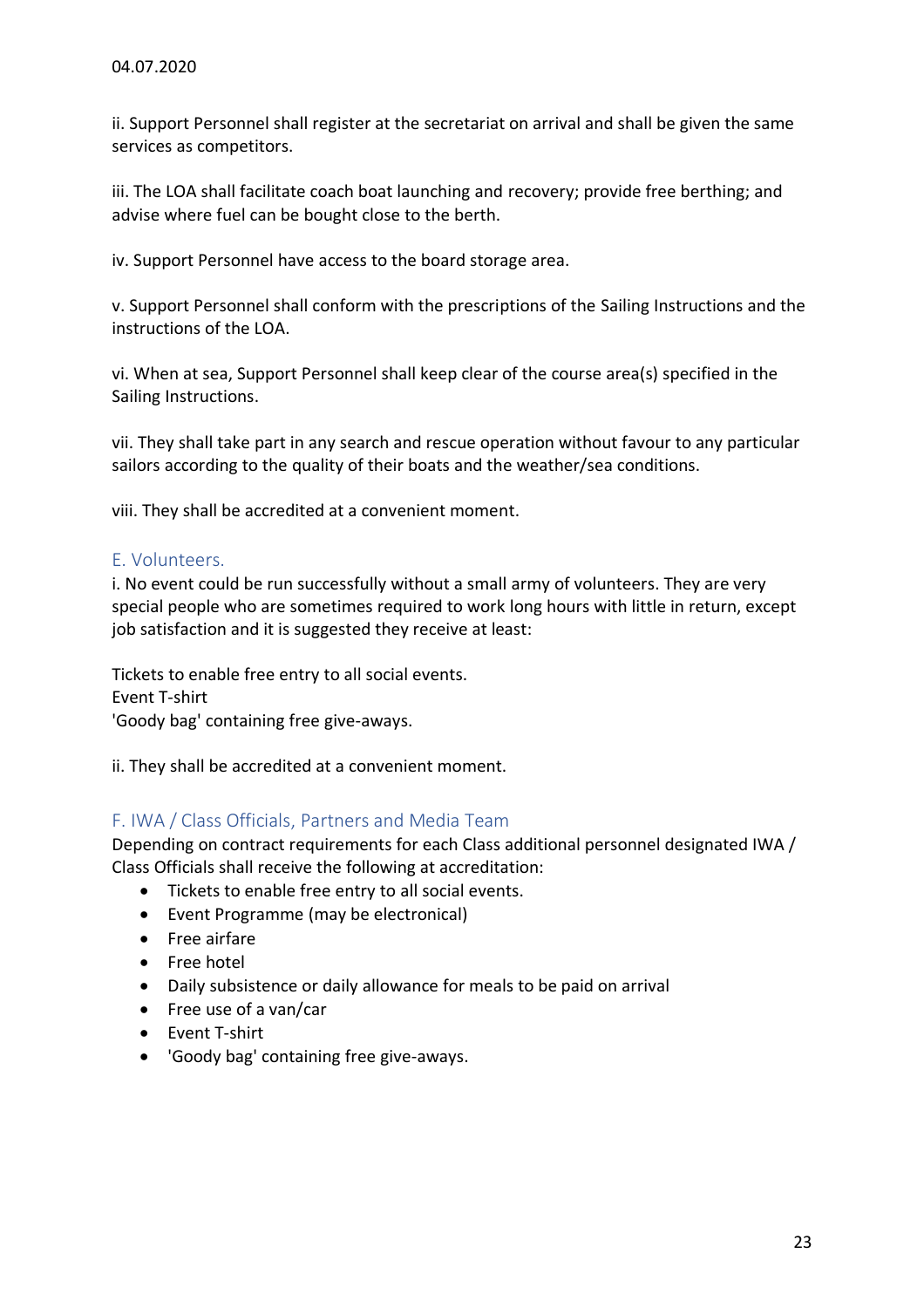# <span id="page-23-0"></span>SECTION 9: CLASS REPRESENTATIVE (Job Definition)

# <span id="page-23-1"></span>A. CLASS REPRESENTATIVE (CR)

The Class Representative (CR) is the Official Representative of the IWA / Class on site during competition. The CR is responsible to the SA and competitors to ensure that competition is run in a manner which will ensure fair and equal competition in conformity with this manual and any other documents governing the event. The CR shall:

i. Approve the regatta site including: storage, regatta office, press office, measurement area and equipment, race management equipment, marks, safety equipment and scoring system prior to the start of racing

ii. Be the ultimate authority in the interpretation of this manual;

iii. Approve the Sailing Instructions; approve changes to the SIs and Notices to Competitors.

iv. Supervise doping control procedures required by the Organising Authority and/or the WS

v. offer advice to the PRO on general race management issues including scheduling of start times.

# <span id="page-23-2"></span>B. PRE-REGATTA

i. The CR may visit the regatta site and ensure that the site has the capability of hosting the competition. During the visit the CR shall inspect the site and ensure that the following aspects are met:

- Sanction of the National Authority;
- Environmental conditions (wind, sea, current, water and air temperature);
- Suitable shore facilities (regatta office, registration area, press centre, jury room, measurement area, board storage, gear storage, beach, etc.);
- Race management facilities (committee boats, rescue boats, flags, marks and other race management equipment);

ii. The CR shall meet with and approve the qualifications of the following personnel:

- Regatta Chairman
- Safety Officer
- Principal Race Officer (PRO)
- Scorer

iii. The CR shall inspect and approve the following:

- Recommended accommodation;
- Food and drink at the regatta site;
- Provision of drinking water to competitors prior to and between races.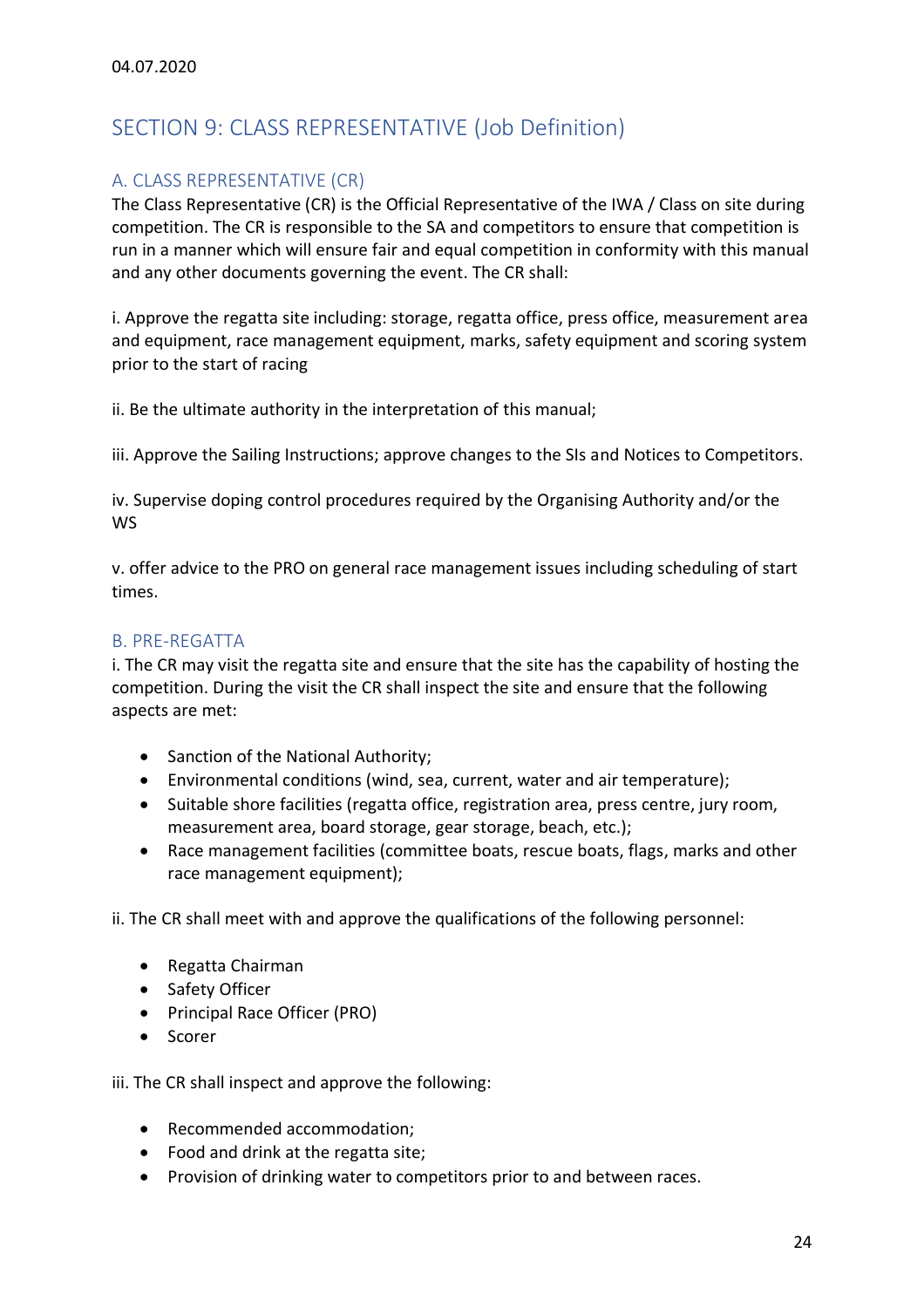iv. Review and approve the social schedule with the Regatta Chairman.

v. After visiting the regatta site, the CR shall approve the variations to the standard Sailing Instructions prepared by the CR in co-operation with the Regatta Chairman and his PRO.

# <span id="page-24-0"></span>C. DURING REGATTA

#### **Feedback Procedures**

There will be a debriefing meeting after racing on each race day. This will include the IWA Class Representative and RC, the PRO, AROs and other race management personnel as required. The main purposes of the meeting will be to: receive a brief report from each race area;

- consider difficulties which have arisen and how they may be resolved;
- take input on any aspect of race management;
- consider any potential amendments to the Sailing Instructions;
- review any other aspects of race management including scheduling.

#### **Disputes**

When, in the opinion of the RC, an error has occurred and has not been subsequently rectified, or there is reason to believe that an error may occur, the RC shall, in the first instance, discuss the matter with the PRO. If the issue is not satisfactorily resolved, it shall be raised at the daily debriefing meeting.

If the matter cannot be satisfactorily resolved there, the IWA CR will address the matter with the Regatta Chairman (RC) & the PRO together.

# <span id="page-24-1"></span>D. POST REGATTA

The CR shall prepare a report on the event for the IWA Executive Committee. The report shall contain:

- A copy of the Sailing Instruction and Amendments.
- All Notices to Competitors, including daily competitive schedule.
- A summary of protest hearings and their results.
- A report on measurement control.
- A venue report.
- A complete set of race results.
- Media report.
- Any other available statistical reports.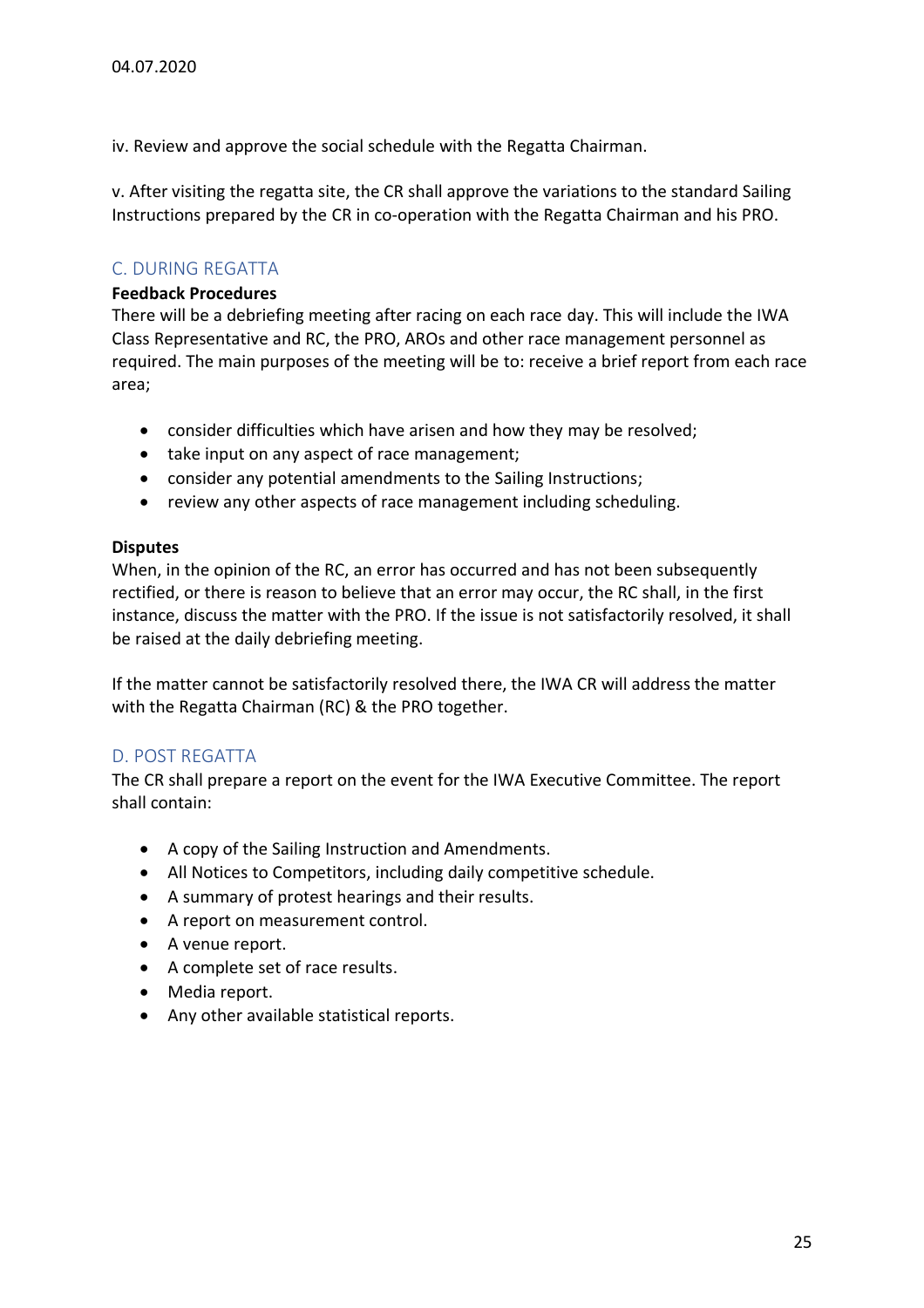# <span id="page-25-0"></span>SECTION 10: MEDIA PRODUCTION, DISTRIBUTION and PUBLICITY

Each IWA Class has their own Media Plan developed to meet the class requirements and needs. Please refer directly to classes for details concerning production, distribution and publicity:

- IQFoil [info@iqfoilclass.org](mailto:info@iqfoilclass.org)
- IFCA <https://www.ifcaclass.com/contact/>
- Formula Windsurfing [fw@internationalwindsurfing.com](mailto:fw@internationalwindsurfing.com)
- Raceboard [raceboard@internationalwindsurfing.com](mailto:raceboard@internationalwindsurfing.com)
- Techno293 & Techno293Plus [t293@internationalwindsurfing.com](mailto:t293@internationalwindsurfing.com)

# <span id="page-25-1"></span>A. On site TV Production Unit Infrastructure

i. The LOA shall provide dedicated stable fast boats with own drivers (see section 8);

ii. None of the boats, drivers shall have split duties. The LOA shall ensure that these facilities are entirely at the disposal of the TV Production Unit so that filming time can be maximized.

iii. LOA shall provide lockable and secure offices for media production team.

# <span id="page-25-2"></span>B. Rights

i. Any footage made during the event shall be free to use by IWA and the Class, with no copyrights on any fields of exploitation.

# <span id="page-25-3"></span>C. Sponsor Branding

i. The LOA shall agree the extent of branding opportunities available to each sponsor, as well as IWA/ Class Sponsors, well in advance of the event opening. Branding opportunities include:

- Race Buoys
- Interior press conference area
- Stage for daily prize giving & press conferences.
- TV Production interview area.
- Site Flag poles
- Official cars
- Official documentation
- Event website

ii. The area just above the boom, on competitors' sails, is reserved for the title /main sponsors (Please refer to [WS Advertising Code\)](https://www.sailing.org/documents/regulations/regulations.php).

iii. Branding to competitor's Race vests is reserved for the title / main sponsors (Please refer to [WS Advertising Code\)](https://www.sailing.org/documents/regulations/regulations.php).